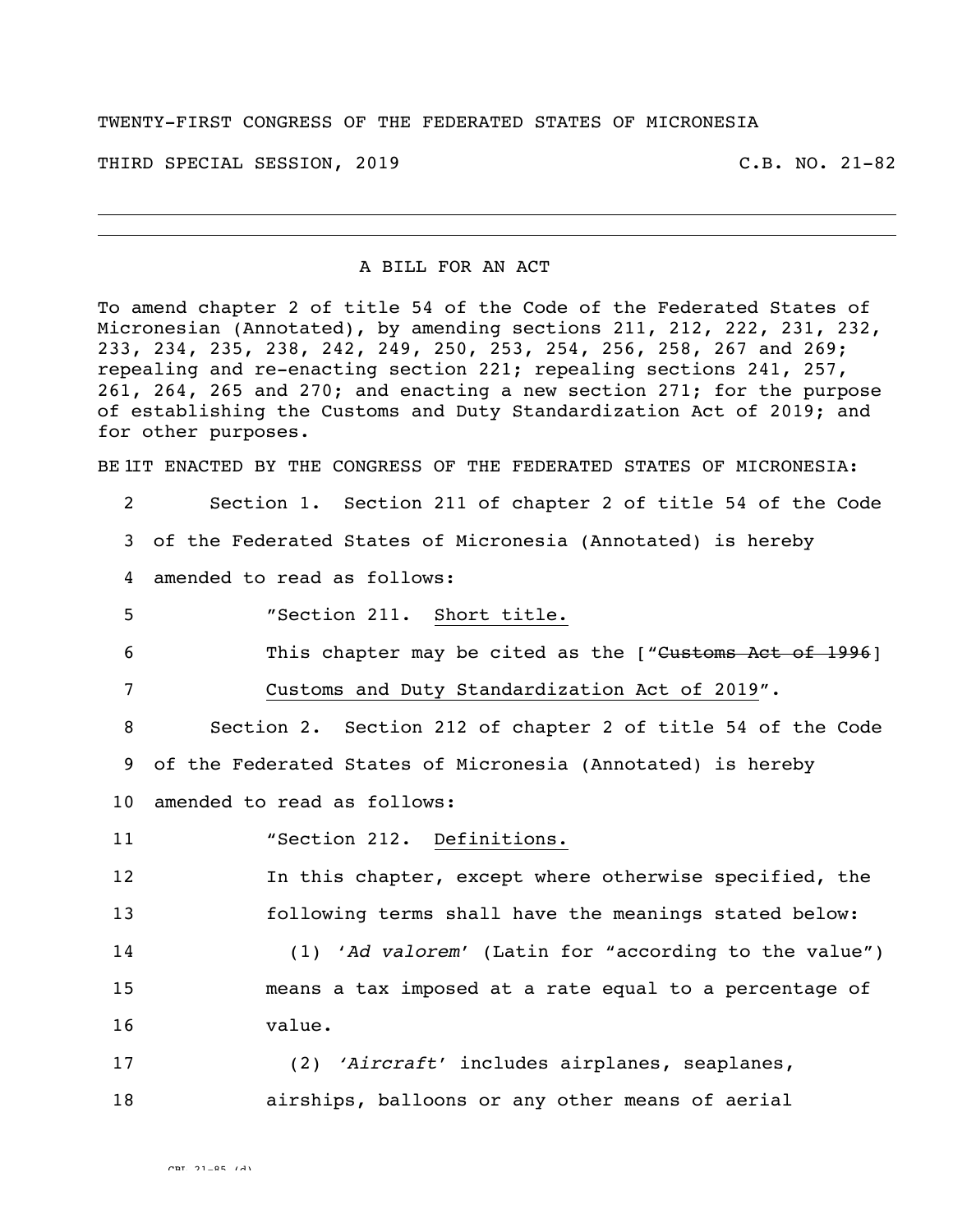locomotion. (3) '*Airport*' means an official port of entry for aircraft as identified in or pursuant to title 18 of this code and amendments thereto. (4) '*Approved form*' means a form approved by the Secretary of the FSM Department of Finance and Administration. (5) '*Arrival*' means the first time goods or passengers become subject to Customs control within the FSM or any subsequent time before reaching their final destination. (6) 'Authority' means the Federated States of Micronesia Unified Revenue Authority established by section 711 of this title. [(6)] (7) '*Cannabis*' means a *cannabis* plant, whether 16 living or dead, which includes, in any form, any flowering or fruiting tops, leaves, seeds, stalks or any other part of a *cannabis* plant and any mixture of parts of a *cannabis* plant. (8) 'CEO' means the Chief Executive Officer appointed under section 731 of this title. 22 [(7)] (9) 'CIF' means 'costs, insurance, and freight' incurred for imported goods, and includes all costs and charges associated with the goods up through the time they are delivered to and unloaded at an FSM port of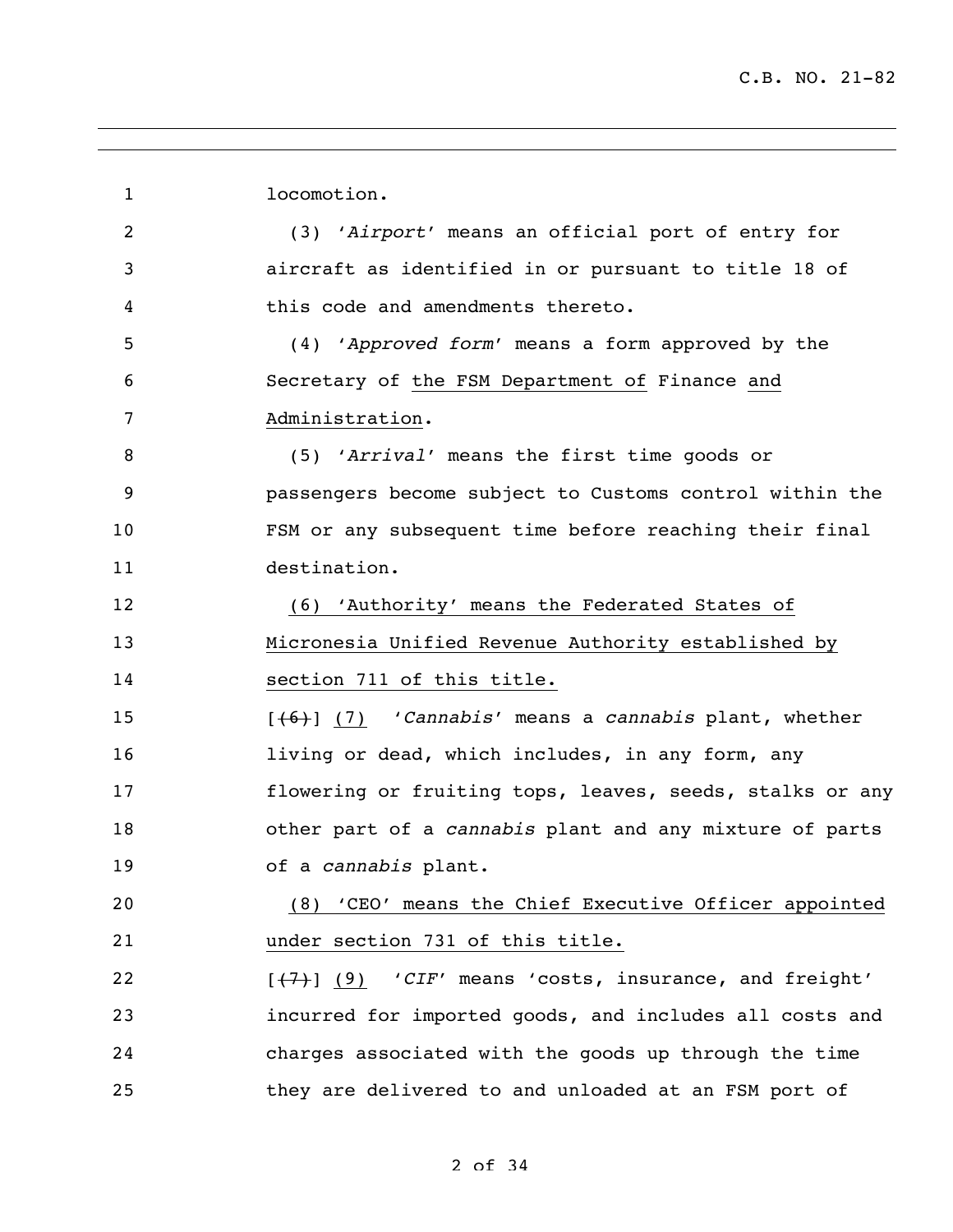entry or post office. **1200** [(8) "Commissioner" means the Commissioner of Customs] [(9)] (10) '*Congress*' means the Congress of the FSM. [(10)] (11) '*Container*' means an article of transport equipment: (a) of a permanent character and accordingly strong enough to be suitable for repeated use; (b) specially designed to facilitate the transport of goods, by one or more modes of transport, without intermediate reloading; and (c) designed to be secured and/or readily handled, having corner fittings for these purposes. (d) in addition, the following shipping term used with containers has the following meaning: '*CY-CY*' means all the goods packed in the container are for the one consignee and the container is consigned from container yard to another container yard and will not **normally** be unpacked at the wharf. [(11)] (12) '*Controlled substance*' means those described in sections 1119, 1121, 1123, 1125, and 1127 of title 11 of this code or successor provision of law. 22 [(12)] (13) 'Customs' means [the FSM Department of 23 Finance] the Unified Revenue Authority, Division of Customs.  $[\frac{13}{13}]$  (14) 'Customs Officer' means  $[a$  person]:

## of 34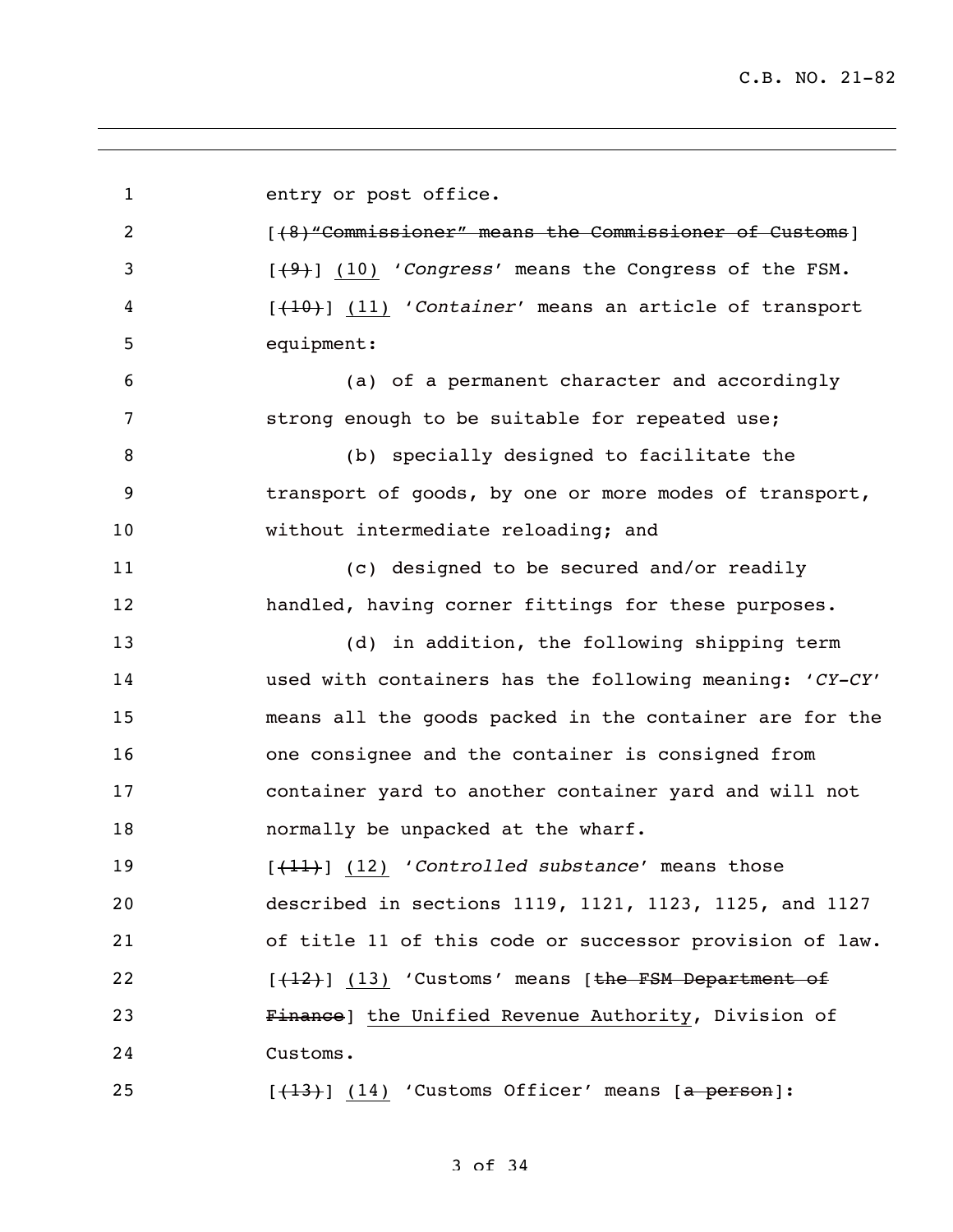1 (a) a person employed by the [FSM Department of Finance] Unified Revenue Authority, Division of Customs; (b) a revenue officer appointed under section 732 of this title authorized in writing by the 5 [Secretary] CEO under this chapter to perform all of the functions of a Customs officer; or (c) a person deputized in accordance with the provisions of section 268 of this chapter. [(14)] (15) '*Duty*' means any tax payable on the importation of goods, and "*dutiable goods*" means those goods subject to tax on their importation. [(15)] (16) '*FOB*' ('*free on board*') means the value of goods when shipped for export, and includes all costs and charges up to the time of delivery of the goods on board the exporting vessel or aircraft. [(16)] (17) '*Forfeiture*' means the surrender of ownership of property to the FSM Government following a 18 breach of certain provisions of this chapter; it is independent of and in addition to any penalty imposed by this chapter. 21 [(17)] (18) '*FSM'* means the Federated States of Micronesia. [(18)] (19) '*Goods*' means any type of merchandise, product, commodity, vehicle, moveable personal property, or commercial wares.

## of 34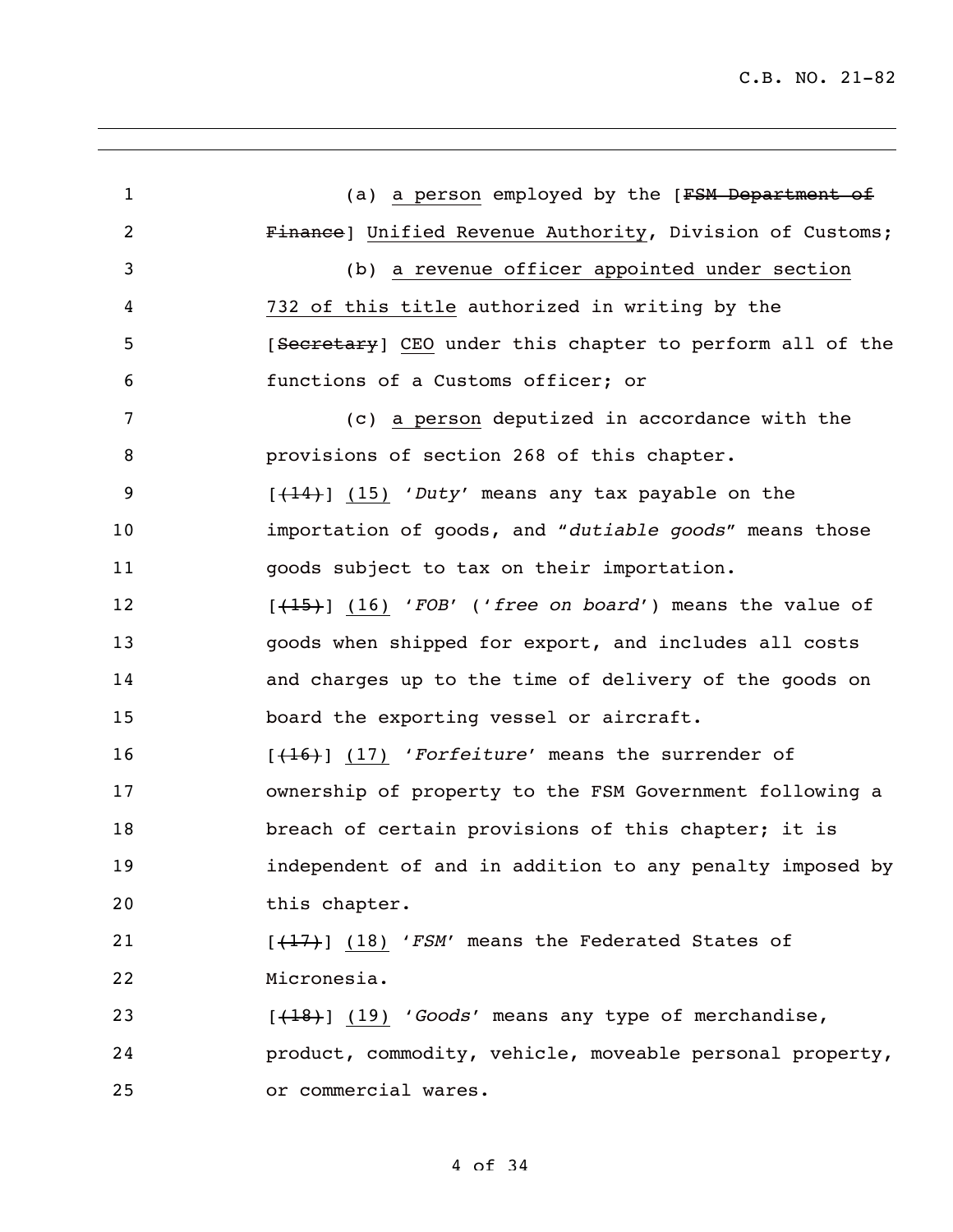[(19)] (20) '*Importer*' means, in relation to goods, the owner of the goods, any person by or for whom any goods are imported, and includes the consignee and any other person who is beneficially interested in the goods. 5 [<del>(20)</del>] (21) 'Master' means: (a) In relation to a vessel the person in charge 7 or command of the vessel; (b) In relation to an installation the person in charge of the installation. [(21)] (22) '*Narcotic drug*' means those described in subsection (15) of section 1112 of title 11 of this code or successor provision of law. **[(22)** (23) '*On or about the body'* means on or within 14 the body, clothing, footwear, purse, handbag, or similar article. [(23)] (24) '*Owner*' means: (a) In respect to goods, any person being or holding himself or herself out to be the owner, importer, exporter, consignee, agent or person possessed of, or having control of, or power of disposition over 21 the goods; (b) In respect of a vessel or aircraft, the owner of record, or a person acting as agent on behalf of the owner of record. [(24)] (25) '*Package*' includes every means by which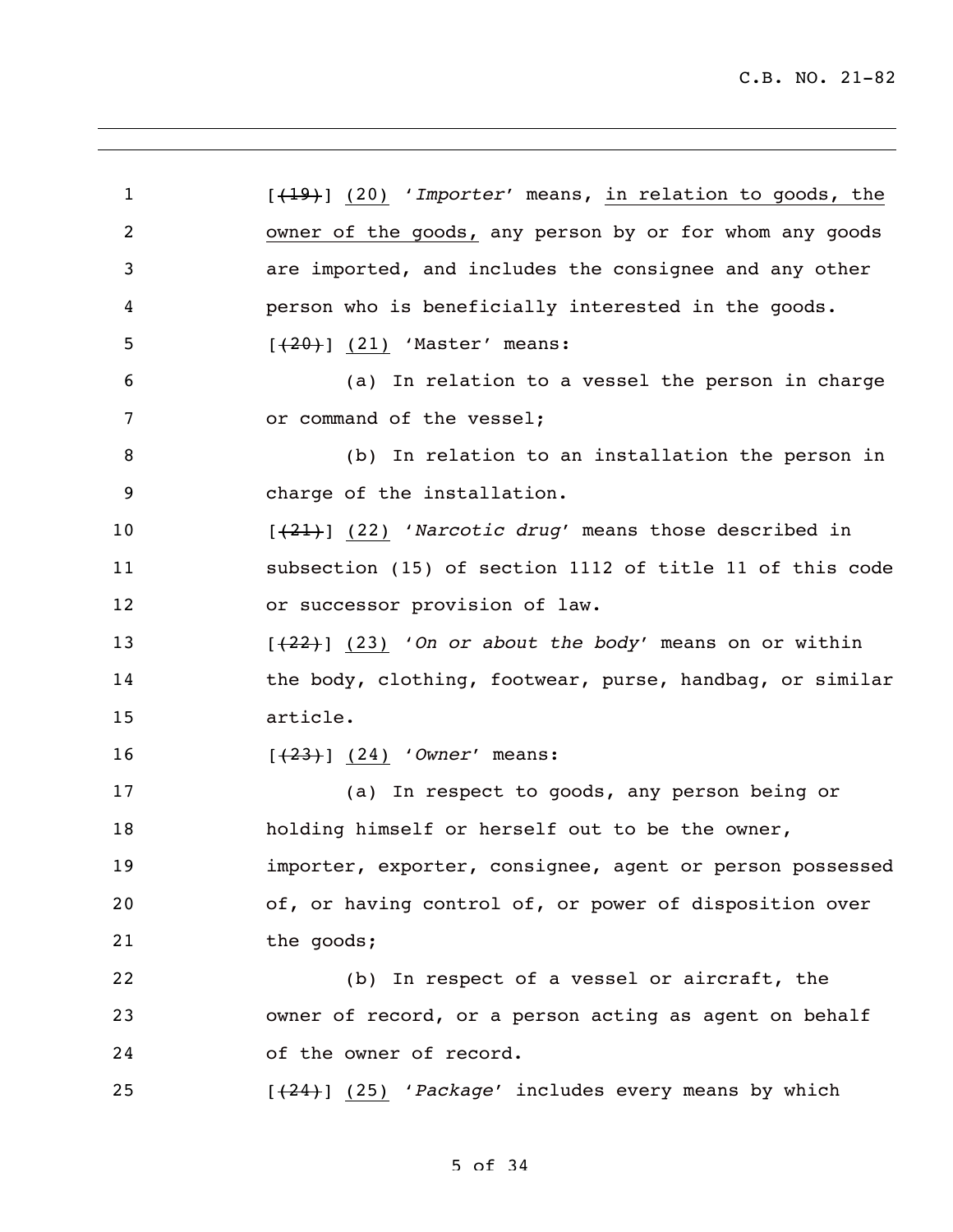| $\mathbf{1}$   | goods for transportation may be cased, covered,                   |
|----------------|-------------------------------------------------------------------|
| $\overline{2}$ | enclosed, contained, or packed.                                   |
| 3              | $[\frac{25}{125}]$ (26) 'Person' means any individual, company,   |
| 4              | corporation, partnership, unincorporated association, or          |
| 5              | other business entity.                                            |
| 6              | $[\frac{26}{126}]$ (27) 'Pilot' means the person in charge or in  |
| 7              | command of an aircraft.                                           |
| 8              | $[\frac{27}{1}]$ (28) 'Place' means any location, building or     |
| 9              | site, and includes moveable locations such as a vessel            |
| 10             | or aircraft.                                                      |
| 11             | $[+28]$ (29) 'Port' or 'Port of entry' means an official          |
| 12             | port of entry identified in or pursuant to title 18 of            |
| 13             | this code and amendments thereto.                                 |
| 14             | $[+29]$ (30) 'President' means the President of the FSM.          |
| 15             | $[+30]$ (31) 'Prohibited goods' means any goods the               |
| 16             | importation or exportation of which is prohibited under           |
| 17             | FSM law.                                                          |
| 18             | $[+31]$ (32) 'Regulations' means any regulations                  |
| 19             | promulgated pursuant to this chapter.                             |
| 20             | $[\frac{432}{1}]$ (33) 'Secretary' means the Secretary of the FSM |
| 21             | Department of Finance and Administration.                         |
| 22             | [(34) 'Smuggling' means any importation or                        |
| 23             | exportation, attempted importation or exportation, with           |
| 24             | the intent to defraud the FSM.                                    |
| 25             | $[+34]$ (35) 'Stamp' means device or instrument used by           |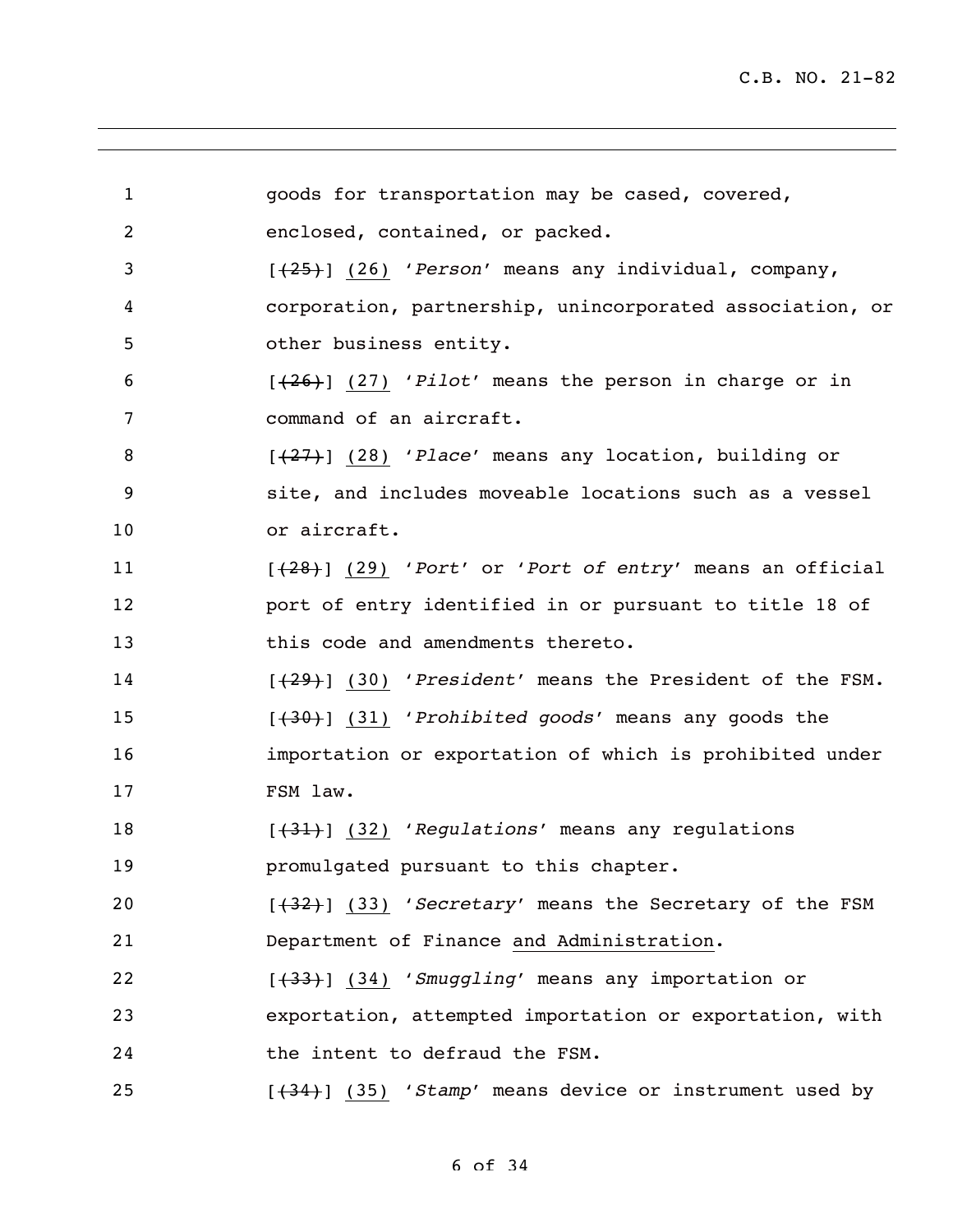C.B. NO. 21-82

 a Customs officer to make a distinctive impression or imprint, to identify and evidence the clearance of imported or exported goods and the clearance of vessels or aircraft.

 [(35)] (36) '*Unlawfully imported, exported, or carried goods*' means any smuggled goods and any goods imported, exported, or carried in breach of the provisions of this chapter, or any other law of the FSM, or whose sale, possession or use is prohibited or contrary to restrictions imposed by the State into which the importation took place. The above defined phrase carries a like meaning wherever similarly stated in this chapter.

 [(36)] (37) '*Vehicle*' means every description of motorized carriage or other contrivance used or capable of being used as a means of transport on land. Section 3. Sections 241, 257, 261, 264, 265 and 270 of

 chapter 2 of title 54 of the Code of the Federated States of Micronesia (Annotated) are hereby repealed in their entirety.

 Section 4. Section 221 of chapter 2 of title 54 of the Code of Federated States of Micronesia (Annotated) is hereby repealed in its entirety and re-enacted to read as follows:

 "Section 221. Levy and rates. An import duty is hereby levied on all goods which are imported into the FSM at the rate of ten percent (10%) ad valorem."

of 34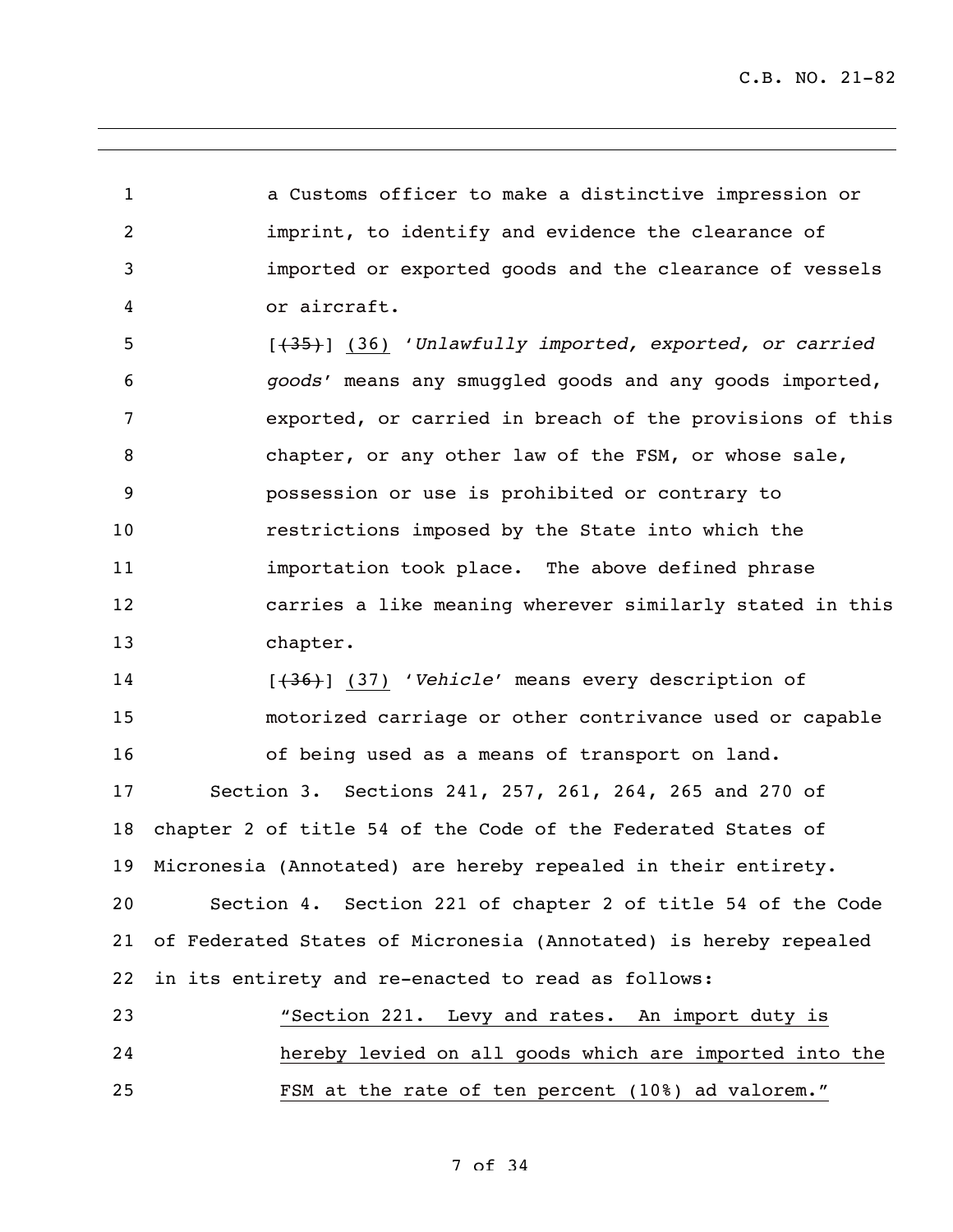C.B. NO. 21-82

 Section 5. Section 222 of chapter 2 of title 54 of the Code of the Federated States of Micronesia (Annotated) is hereby amended to read as follows: "Section 222. Exemptions. (1) *Damaged, pillaged or faulty goods.* Upon receipt of a written request within 28 days of the goods' 7 release from Customs control, the [Secretary] CEO may authorize a refund of the whole or part of the duty paid, where any of the following conditions exist: (a) goods have been damaged, pillaged, lost or 11 destroyed during the voyage; (b) goods have, while subject to the control of Customs, been damaged, pillaged, lost or destroyed; or 14 (c) the [<del>Commissioner</del>] CEO is satisfied that, owing to a fault or defect in any goods, the importer has received a reduction or a refund, in whole or part, of the price paid for the goods. (2) *Goods imported for subsequent export.* (a) Upon application to and approval by the **EXECO [Secretary**] CEO, import duty paid on the following goods shall be refunded: goods imported for processing in the FSM, not otherwise used in the FSM, and subsequently exported from the FSM. For purposes of this subsection, raw materials or ingredients which are worked into or otherwise become part of a different or more finished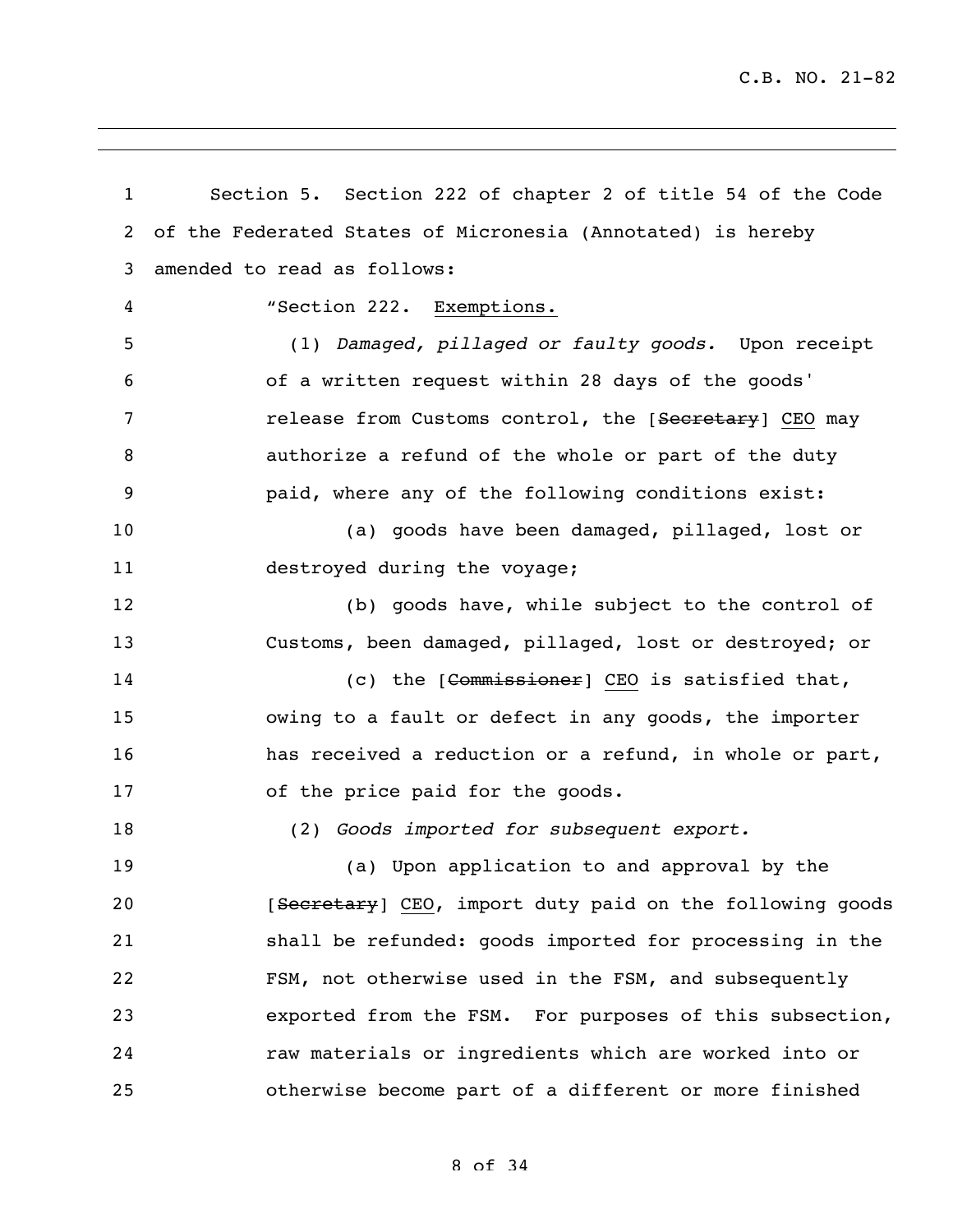product are deemed exported when that product is exported.

 (b) Goods imported for processing are eligible for the duty refund when the finished products which the imported goods were processed into have been loaded on an aircraft or vessel for direct removal from the FSM and that aircraft or vessel has departed from the port. After they have been so loaded, the goods shall again be subject to import duty if they are unloaded or used in 10 the FSM. With respect to importers primarily engaged in importing for processing and subsequent export, the Secretary shall provide for waiving, by regulation **rather than collecting and subsequently refunding,** duties.

 (c) Upon application to and approval by the 16 [Secretary] CEO, import duty shall be waived on the following goods: goods imported for transshipment 18 through the FSM, not to be used in the FSM, which are securely stored while in the FSM and which are exported from the FSM within a reasonable time of import to the FSM, as defined by regulation. Should these goods not be exported within a reasonable time, the importer will be subject to a penalty equal to one-quarter of the import duty that would have been due if the goods were to be used in the FSM. Should these goods be removed from the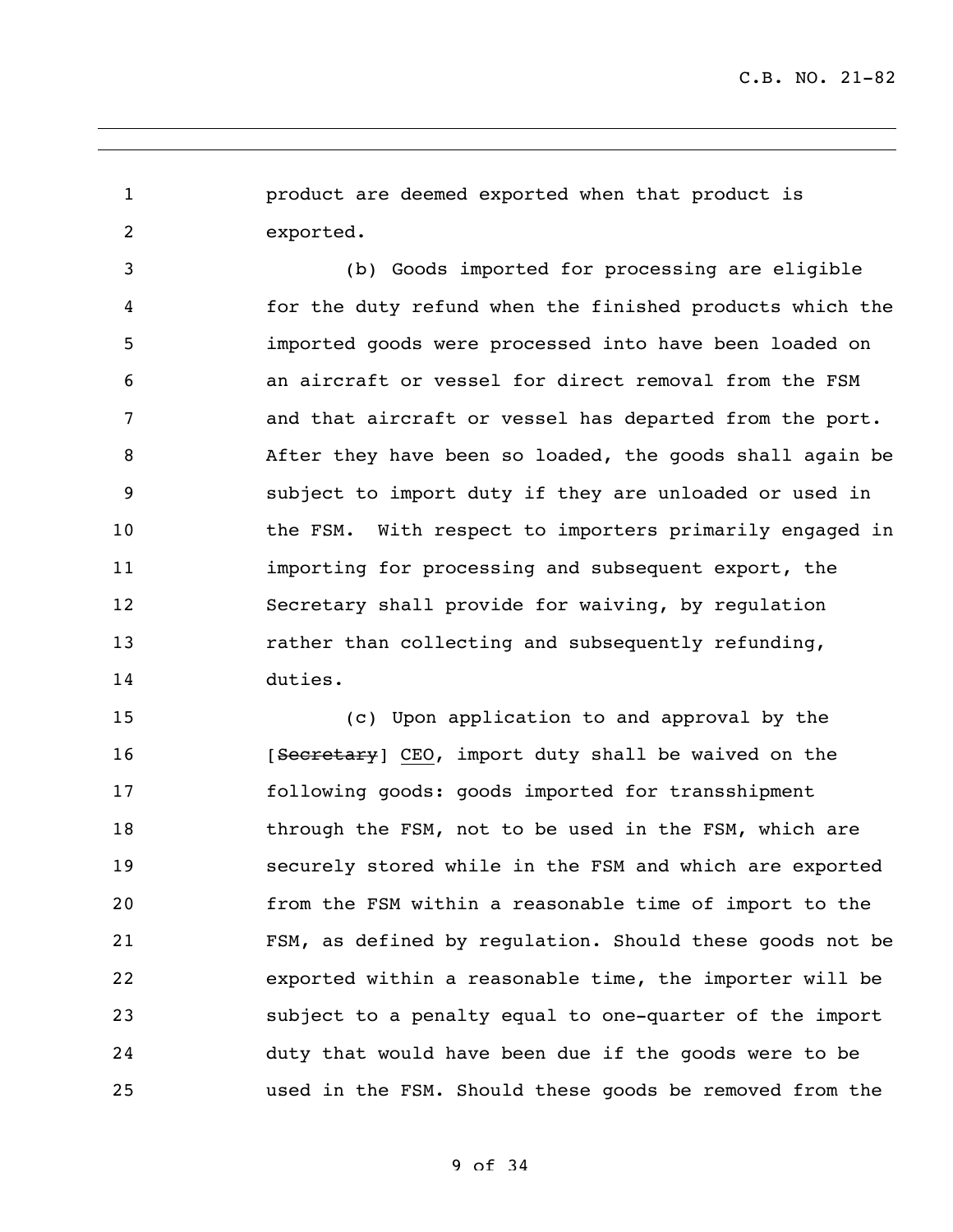secure storage facility or used in the FSM, they will be subject to the full import duty. (d) The burden of proving that goods imported are for subsequent export shall be upon the importer/exporter as specified in regulations. (3) *Goods carried in per trip abroad.* Each time an individual person enters or returns to the FSM from a foreign jurisdiction, he or she is entitled to bring into the FSM the following goods duty free, provided that such goods are for that person's own personal use 11 or consumption and not for resale or exchange, and provided further that such person is permitted by applicable State law to possess, use, and consume such goods: 15 (a) up to 200 cigarettes; (b) up to one pound of tobacco or twenty cigars; (c) up to 52 fluid ounces or 1500 milliliters of distilled alcoholic beverages; and (d) up to two hundred dollars (\$200) worth of goods other than tobacco products, beer and malt beverages, distilled alcoholic beverages, and wine. (4) *Visitors' personal effects.* A visitor to the FSM may import bona fide personal effects into the FSM duty free, provided the goods are for the visitor's own personal use and will be taken with the visitor when he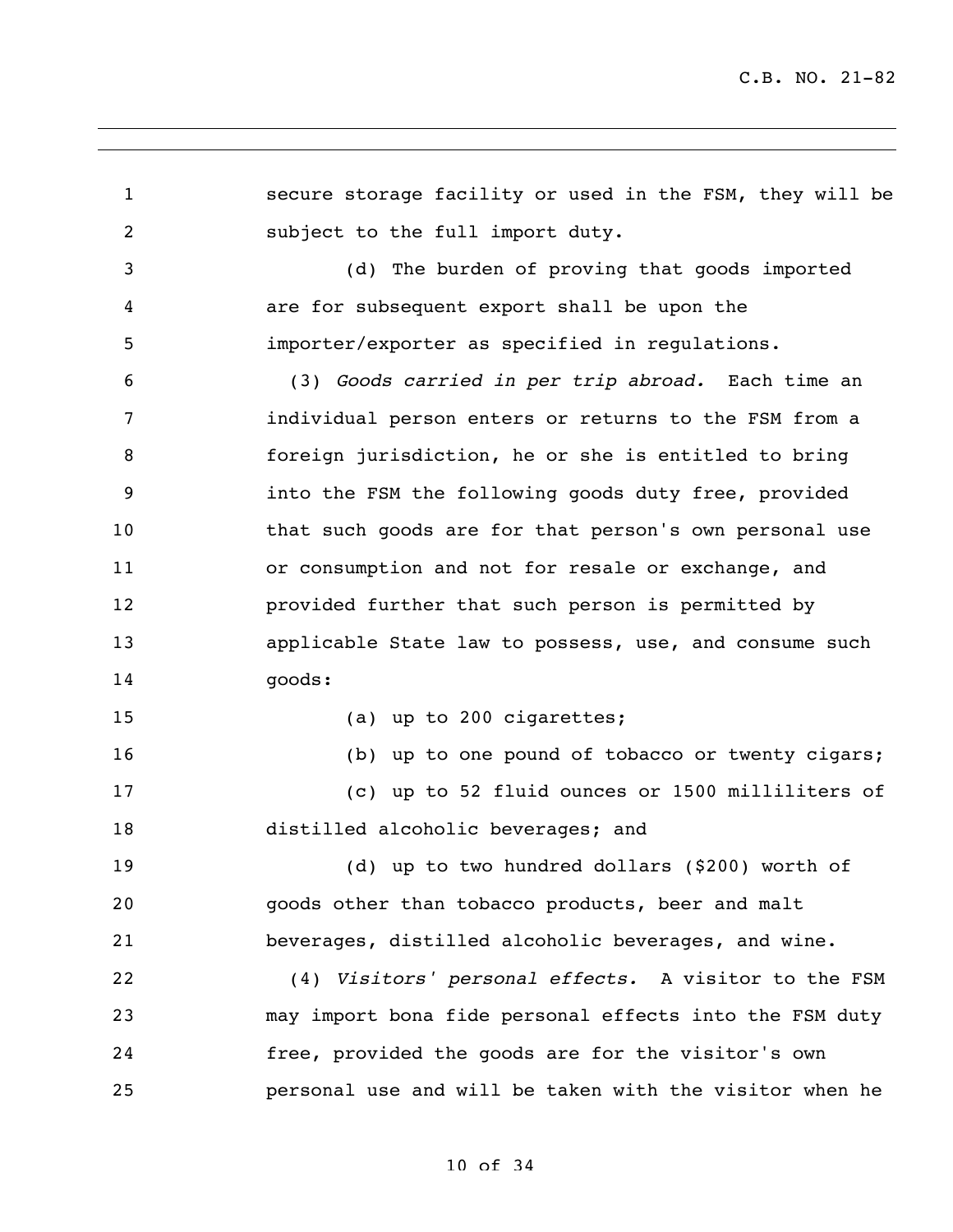or she leaves the country.

 (5) *Returning goods.* Goods produced or properly entered in the FSM which are subsequently removed from the FSM may be returned to the FSM duty free. The burden shall be on the owner of the goods to establish that the goods were either produced in the FSM or previously and properly entered.

 (6) *Goods used in foreign aid projects.* An international organization, foreign contractor, or other foreign entity may import goods into the FSM duty free 11 in connection with the performance of services or other conduct of business in furtherance of a foreign aid agreement entered into by the FSM, the terms of which require that such import shall not be subject to taxation by the FSM; provided that if and when such goods are subsequently sold in the FSM, import duty 17 shall be due based on the sale amount. The duty, together with penalties and interest, shall be the joint and several personal liability of the importer and the purchaser and shall be secured by first liens on the goods and on the importer's property as hereinafter provided.

 (7) *Certain fishing vessels and equipment.* Fishing vessels basing in the Federated States of Micronesia under a valid permit or license issued pursuant to title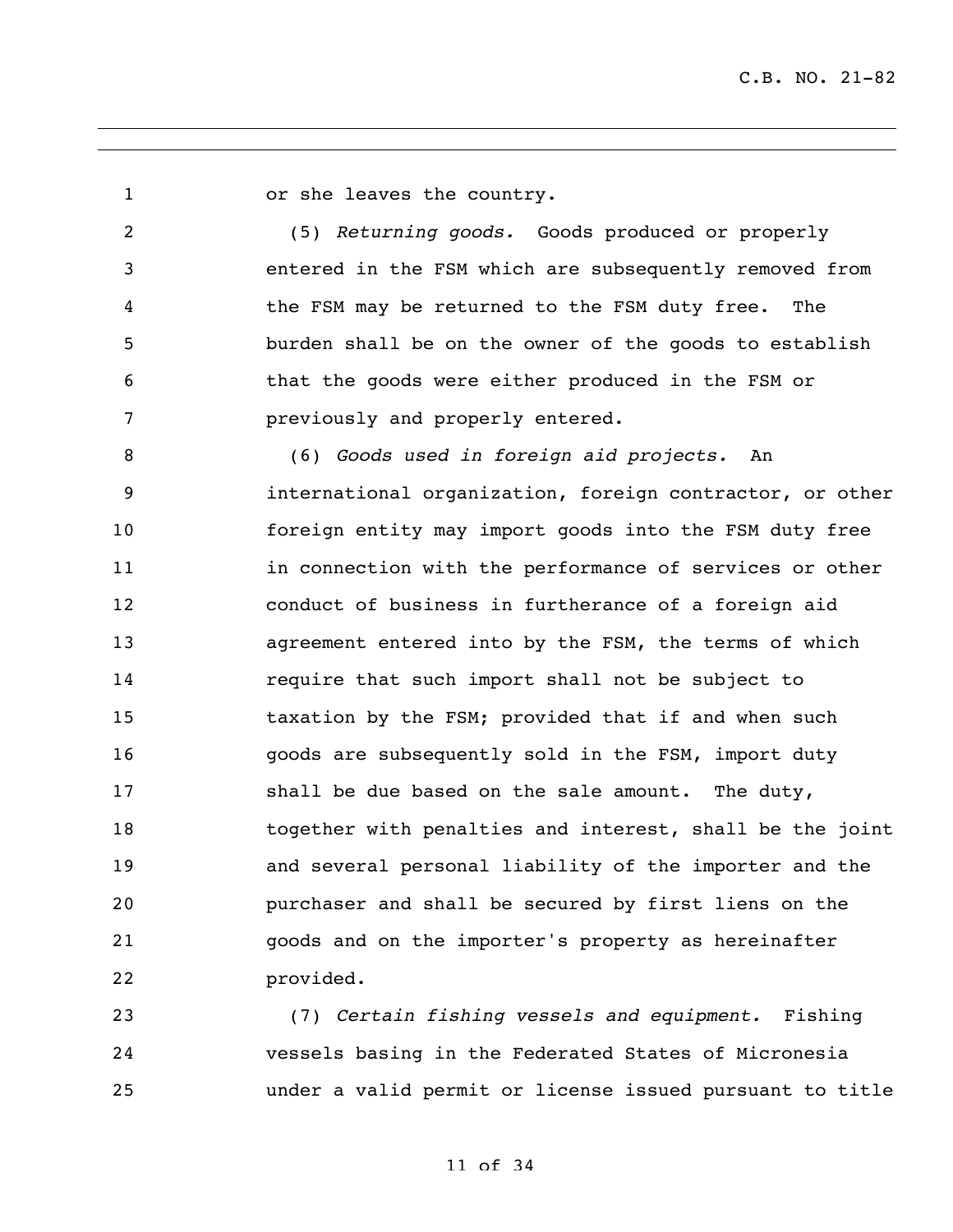C.B. NO. 21-82

 24 of the Code of the Federated States of Micronesia shall not be subject to the import duty on either the vessel or equipment installed in the vessel. This exemption shall apply to replacement parts and equipment imported by these fishing vessels as well.

 (8) *Parcels which would generate a de minimis duty.*  Parcels mailed or otherwise sent into the FSM, which would otherwise generate a de minimis duty, shall be exempt from import duty, provided that such goods are for the recipient's own personal use or consumption and not for resale or exchange. Parcels with values up to 12 the amount specified in subsection (3)(d) of this 13 section, shall be exempt.

 (9) *Health, education and welfare related goods donated for humanitarian use*. Upon application to and **approval by the [Secretary] CEO, the import duty on**  goods related to health, education or welfare donated without cost for humanitarian purposes, and not for **resale, shall be waived or refunded; PROVIDED, HOWEVER,**  that if and when any of such goods are subsequently sold 21 in the FSM, import duty shall be due based on the sale amount. The duty, together with penalties and interest, shall be the joint and several personal liability of the importer and the purchaser and shall be secured by first liens on the goods and on the importer's property as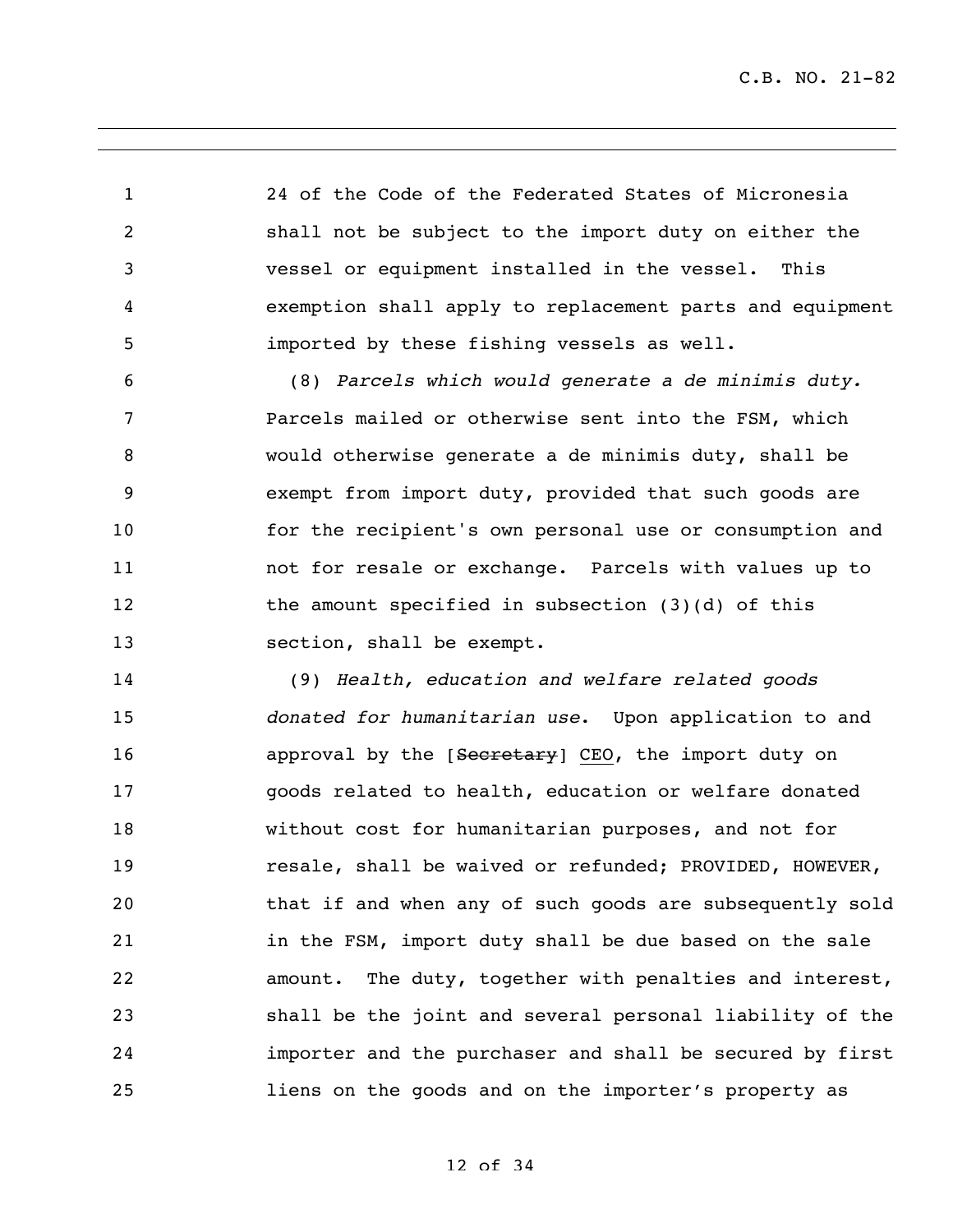hereinafter provided." Section 6. Section 231 of chapter 2 of title 54 of the Code of the Federated States (Annotated) of Micronesia is hereby amended to read as follows: "Section 231. Administration of Customs. 6 (1) The [<del>Secretary of Finance</del>] CEO shall appoint Customs officers. (2) *Customs locks and seals.* (a) *Official locks and seals.* All courts and all persons shall take notice of any official lock or seal used by an officer during the course of his/her duties and shall presume, until shown otherwise, that 13 the lock or seal was fastened by the proper authority. (b) *National offense.* Any person who willfully disregards, alters, breaks, or interferes with a lawfully affixed Customs lock or seal is guilty of a National offense. (c) *Penalty.* A person convicted under this subsection shall be subject to a fine not exceeding \$1,000, or imprisonment of not more than one year, or both. (3) *Customs stamps.* (a) *Stamped impression.* All courts and all persons shall take notice of a stamped impression made by an officer during the course of his/her duties and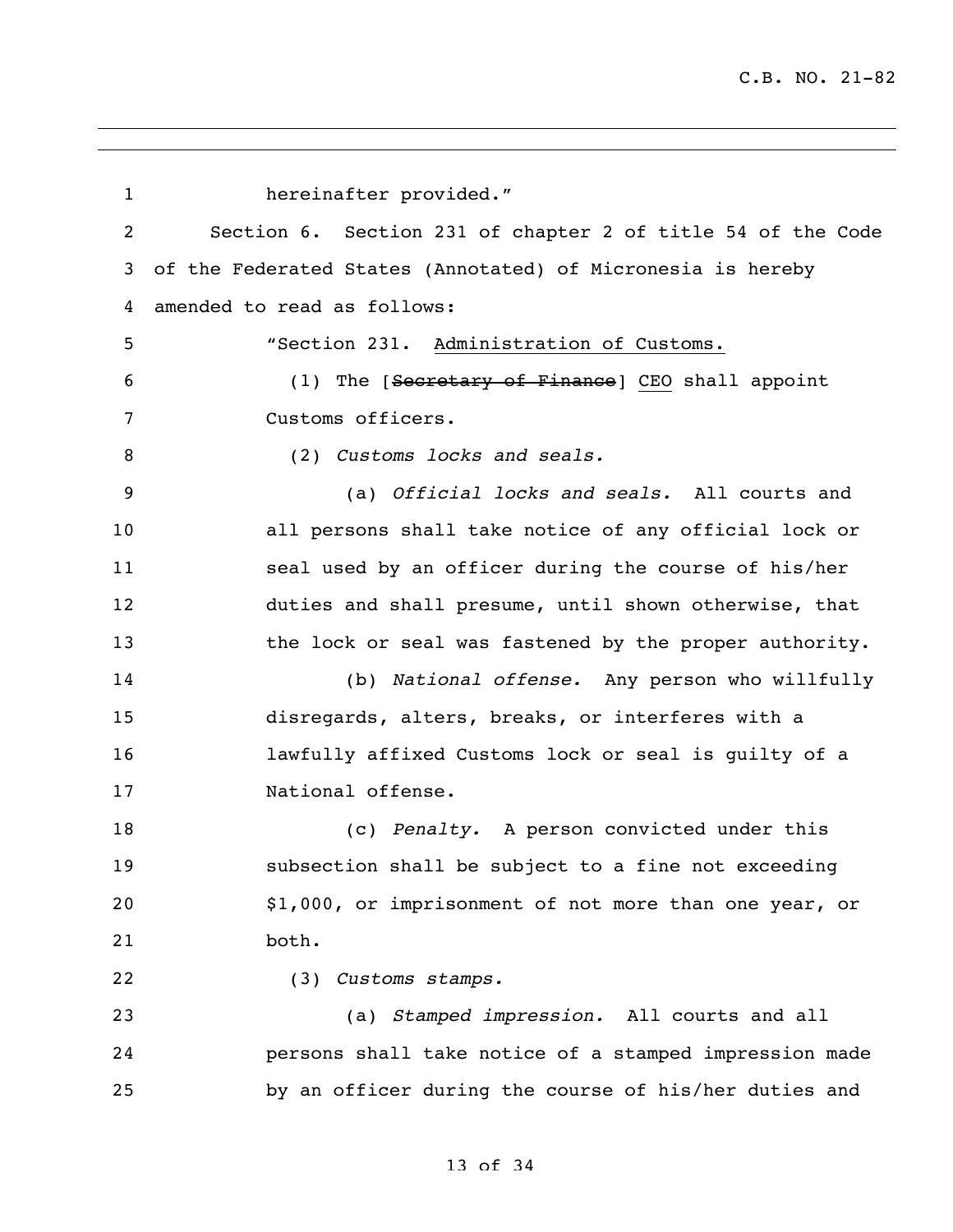shall presume, until shown otherwise, that the impression was made by the proper authority. (b) *National offense.* Any person who willfully disregards, alters or attempts to alter, or unlawfully duplicates a Customs stamp is guilty of a National offense. (c) *Penalty.* A person convicted under this subsection shall be subject to a fine not exceeding \$1,000, or imprisonment of not more than one year, or both. (4) *Working days and hours.* The working days and 12 hours of [the Division of] Customs are Monday through Friday, 8 a.m. through 5 p.m., except for National 14 holidays [or as prescribed by Public Service System 15 Regulations ]. (a) Except when the working of overtime is **authorized in advance by the [Commissioner]** CEO, cargo should be cleared and passengers landed from vessel or aircraft only on working days and during working hours. (b) Any person may request that the 21 [Commissioner] CEO arrange for an officer to be made available to perform a function at a place outside of the hours prescribed under paragraph (a) above. Such person shall pay to the FSM Government such fee as is 25 set by the [Secretary] CEO reflecting the cost of making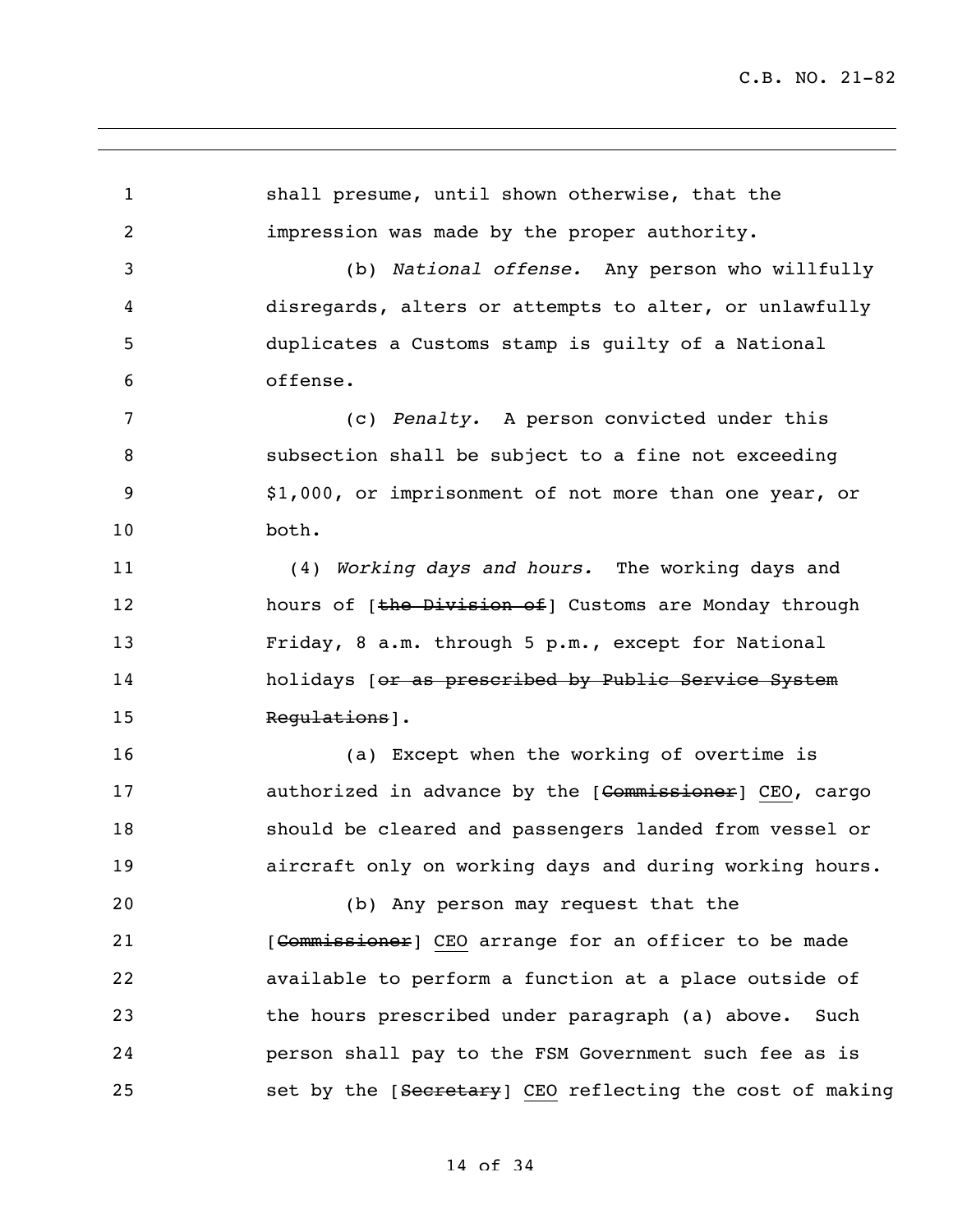| $\mathbf 1$ | officers available.                                                     |
|-------------|-------------------------------------------------------------------------|
| 2           | (5) Insurance. The Commissioner is authorized to                        |
| 3           | provide insurance coverage for Customs officers who                     |
| 4           | undertake hazardous duties.                                             |
| 5           | [(6) Annual report. Within 60 days of the end of each                   |
| 6           | fiscal year the Division of Customs will provide for                    |
| 7           | Congress an annual report on its activities setting out                 |
| 8           | the following details:                                                  |
| 9           | $(a)$ overview;                                                         |
| 10          | $(b)$ revenue:                                                          |
| 11          | $(i)$ revenue collected;                                                |
| 12          | (ii) cost of collection;                                                |
| 13          | $(iii)$ costs recovered;                                                |
| 14          | $(iv)$ entries passed;                                                  |
| 15          | $(e)$ enforcement:                                                      |
| 16          | $(i)$ invoices appraised;                                               |
| 17          | (ii) vessels and aircraft searched;                                     |
| 18          | $(iii)$ goods seized;                                                   |
| 19          | (iv) prosecutions and convictions;                                      |
| 20          | $(d)$ Staff,                                                            |
| 21          | (e) Plan for the next year.                                             |
| 22          | $[\frac{1}{2}, \frac{1}{2}]$ (6) Customs officers' authority to arrest. |
| 23          | (a) When authorized by the [Secretary] CEO, a                           |
| 24          | Customs officer shall have the authority given to a                     |
| 25          | policeman under section 211 of title 12, or successor                   |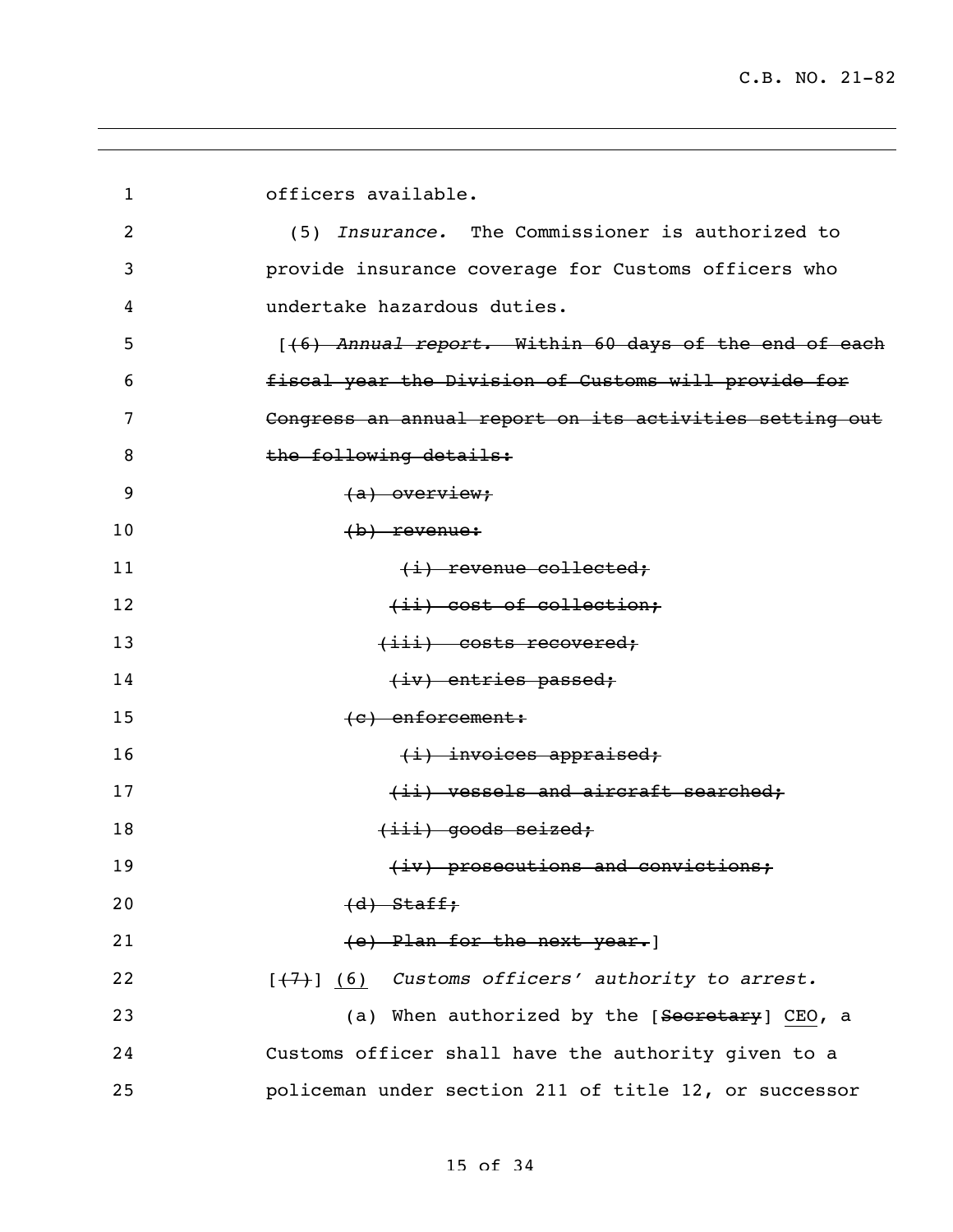provision of law, to make an arrest without warrant for an offense defined under this chapter. 3 (b) The [Secretary] CEO shall, on consultation 4 with the [Attorney General] Secretary of the FSM Department of Justice, establish procedures for arrest and disposition of criminal suspects by Customs officers." Section 7. Section 232 of chapter 2 of title 54 of the Code of the Federated States of Micronesia (Annotated) is hereby amended to read as follows: "Section 232. Duties of controlling authorities. (1) The controlling authority of every port, airport or transit building shall provide and maintain at the **port, airport or transit building, to the satisfaction** 15 of the [Secretary] CEO the following; (a) staff accommodation and facilities for the use of Customs officers, at such place or places as the 18 [Secretary] CEO may direct; and (b) suitable transit buildings as the **EXECUTE:** [Secretary] CEO may declare as necessary in respect to 21 the port or airport, together with suitable weighing appliances for use by Customs officers. (2) The controlling authority of every port, airport or transit building shall store goods subject to the control of Customs in such manner and place as the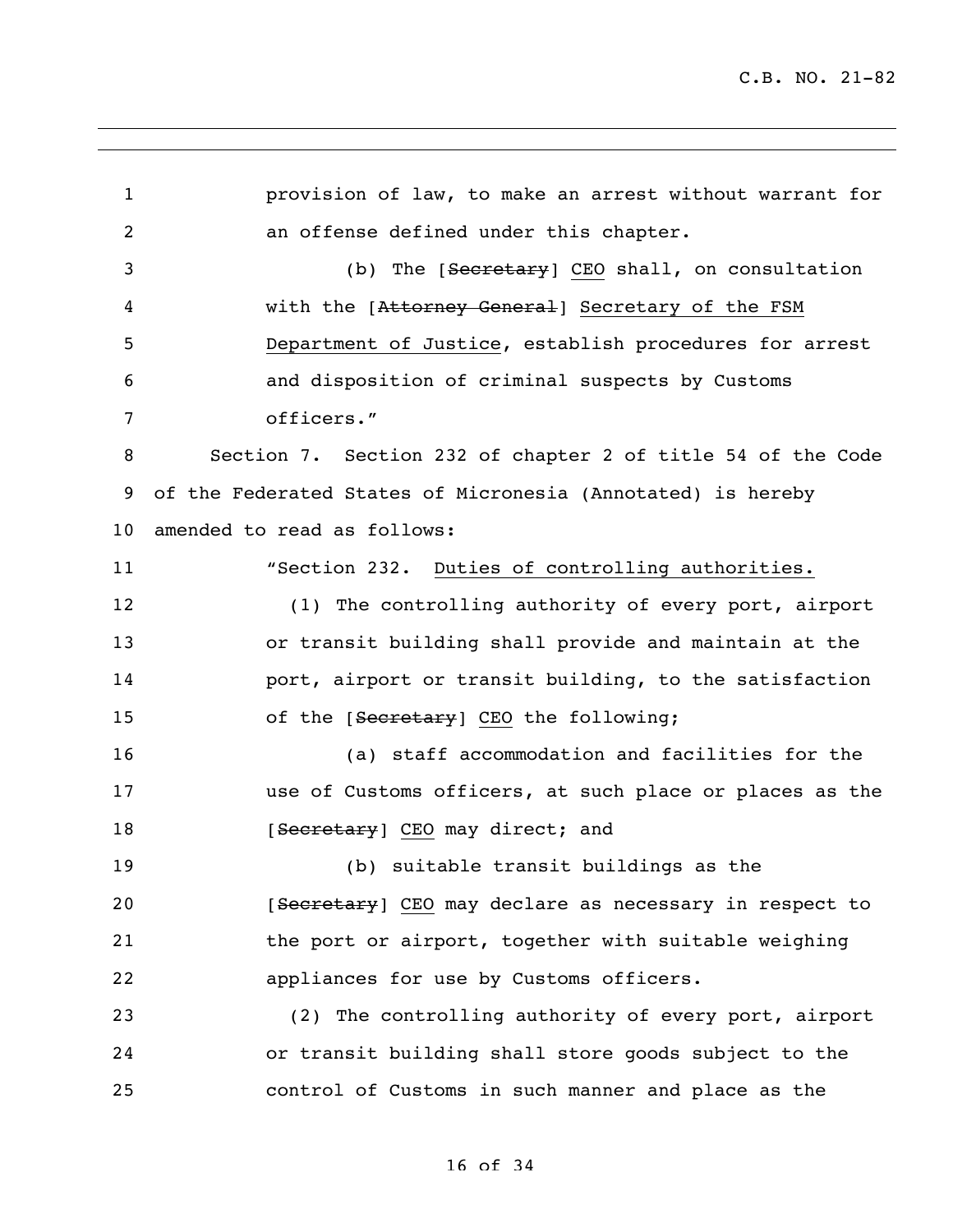| $\mathbf 1$    | [Commissioner or other proper officer of Customs] CEO              |
|----------------|--------------------------------------------------------------------|
| $\overline{2}$ | may direct."                                                       |
| 3              | Section 8. Section 233 of chapter 2 of title 54 of the Code        |
| 4              | of the Federated States of Micronesia (Annotated) is hereby        |
| 5              | amended to read as follows:                                        |
| 6              | "Section 233. Cooperation with other National and State            |
| 7              | authorities.                                                       |
| 8              | The [Secretary] CEO is authorized to enter into                    |
| 9              | Memorandums of Understanding with other National and               |
| 10             | State authorities to allow the [Division of Customs]               |
| 11             | Authority to provide assistance in the enforcement of              |
| 12             | any National or State law.                                         |
| 13             | [ <del>(1)Taxation. The Division of Customs is authorized to</del> |
| 14             | exchange information with other National or State                  |
| 15             | authorities to ensure the proper and correct collection            |
| 16             | of taxes.                                                          |
| 17             | $[\frac{2}{3}]$ (1) Statistics.                                    |
| 18             | (a) The [Division of Customs] Authority is                         |
| 19             | responsible for the collection of statistical data on              |
| 20             | the importation and exportation of goods and providing             |
| 21             | this information to the Division of Statistics.                    |
| 22             | (b) The [Secretary] CEO is authorized to                           |
| 23             | introduce classification schedules, including the                  |
| 24             | Harmonized Commodity Description and Coding System HS              |
| 25             | and its subsequent revisions, and associated computer              |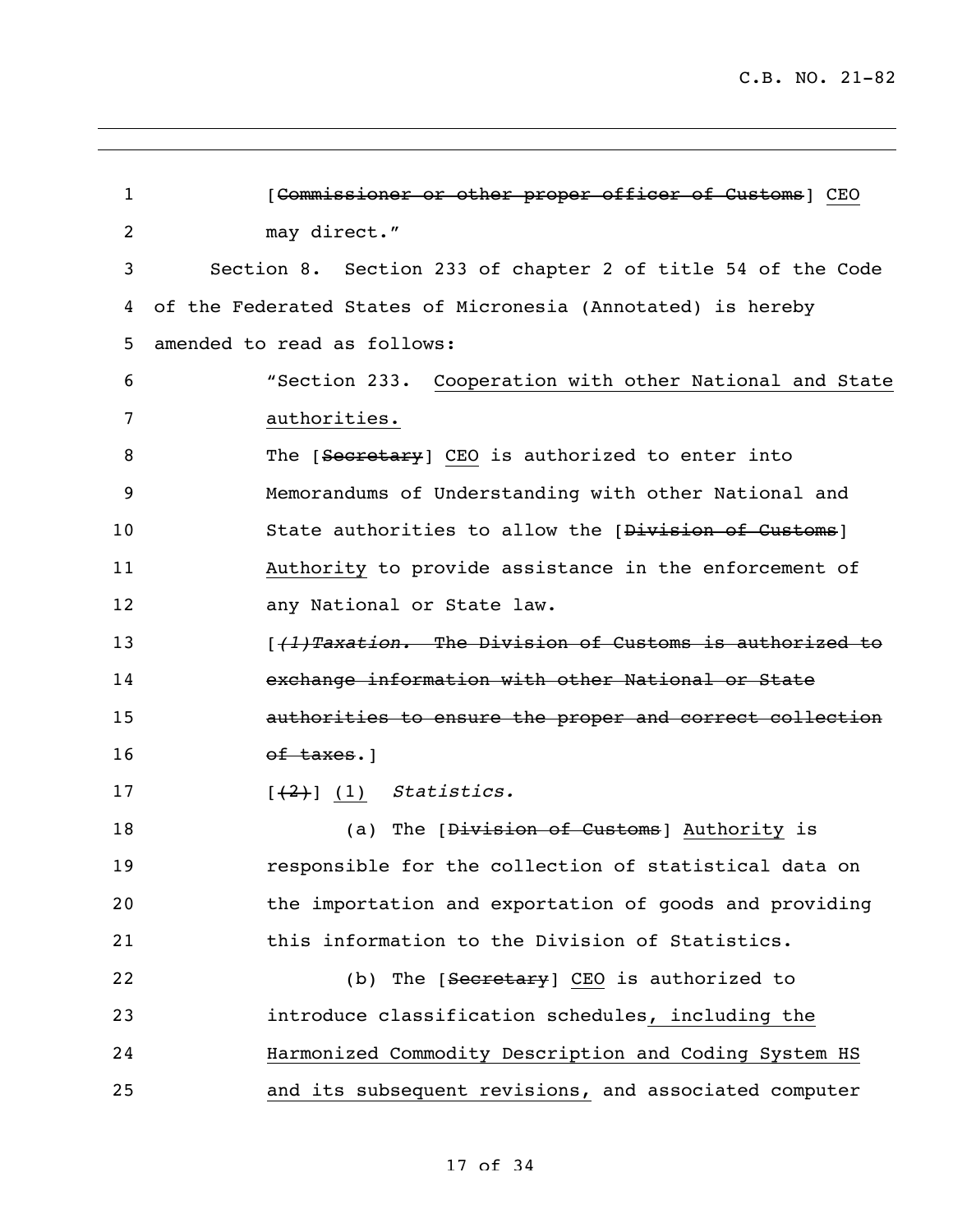software to assist with this function. 2 [(3)] (2) *Quarantine*. The [Secretary] CEO may accept an appointment made by the Secretary of the FSM Department of Resources and Development, regarding the empowering of Customs officers to perform agriculture quarantine inspections, pursuant to section 407 of title 22 of this code or any successor provision. 8 [<del>(4)</del>] (3) *Food safety*. The [<del>Secretary</del>] CEO may accept an appointment by the Secretary of the FSM Department of Health Services regarding the empowering of Customs officers to perform food safety inspections pursuant to 12 [41 F.S.M.C. 1013] section 1013 of title 41 of this code (National Food Safety Act) or any successor provision. 15 [(5)] (4) *Immigration*. The [Secretary] CEO may accept 16 an appointment made by the Secretary of the FSM [Office **17** of the Attorney General Department of Justice regarding the empowering of Customs officers to perform immigration inspections pursuant to section 108 of title 50 of this code or any successor provision. [(6)] (5) *Community, social, environmental and antiquities protection.* The [Division of Customs] Authority will monitor imports and exports on behalf of other National and State agencies to ensure compliance with legislation and international agreements, ratified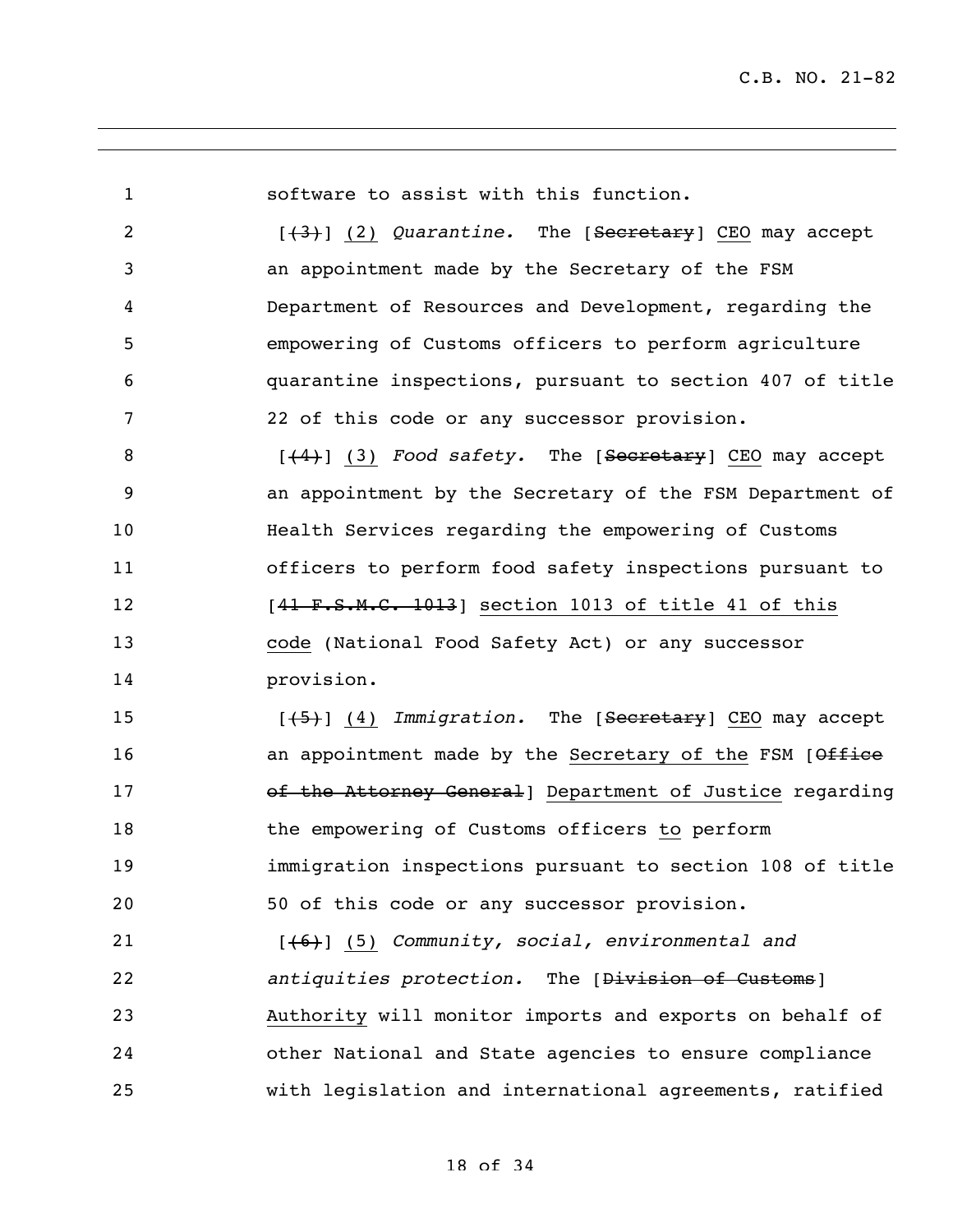by the FSM, dealing with community, social, environmental and antiquities protection. Section 9. Section 234 of chapter 2 of title 54 of the Code of the Federated States of Micronesia (Annotated) is hereby amended to read as follows: "Section 234. Customs control of goods. (1) *Goods subject to Customs control:* 8 (a) Imported goods, from the time of their importation until applicable duties are paid and the goods are released or until their exportation to any country outside of the FSM. (b) All goods for export, from the time such goods are brought to any port, airport or other place for export until their exportation to any country outside of the FSM. (c) Goods imported or exported through the Post Office are subject to the control of the Customs in the same manner as goods otherwise imported or exported. (2) *Non-routine examinations.* Where, for the purposes of section 235 of this chapter, examination at 21 the dock or airport is impracticable, shipments may, subject to approval by a Customs officer of a written undertaking in the approved form, be removed to the owner's premises for examination. (3) *CY-CY Containers.*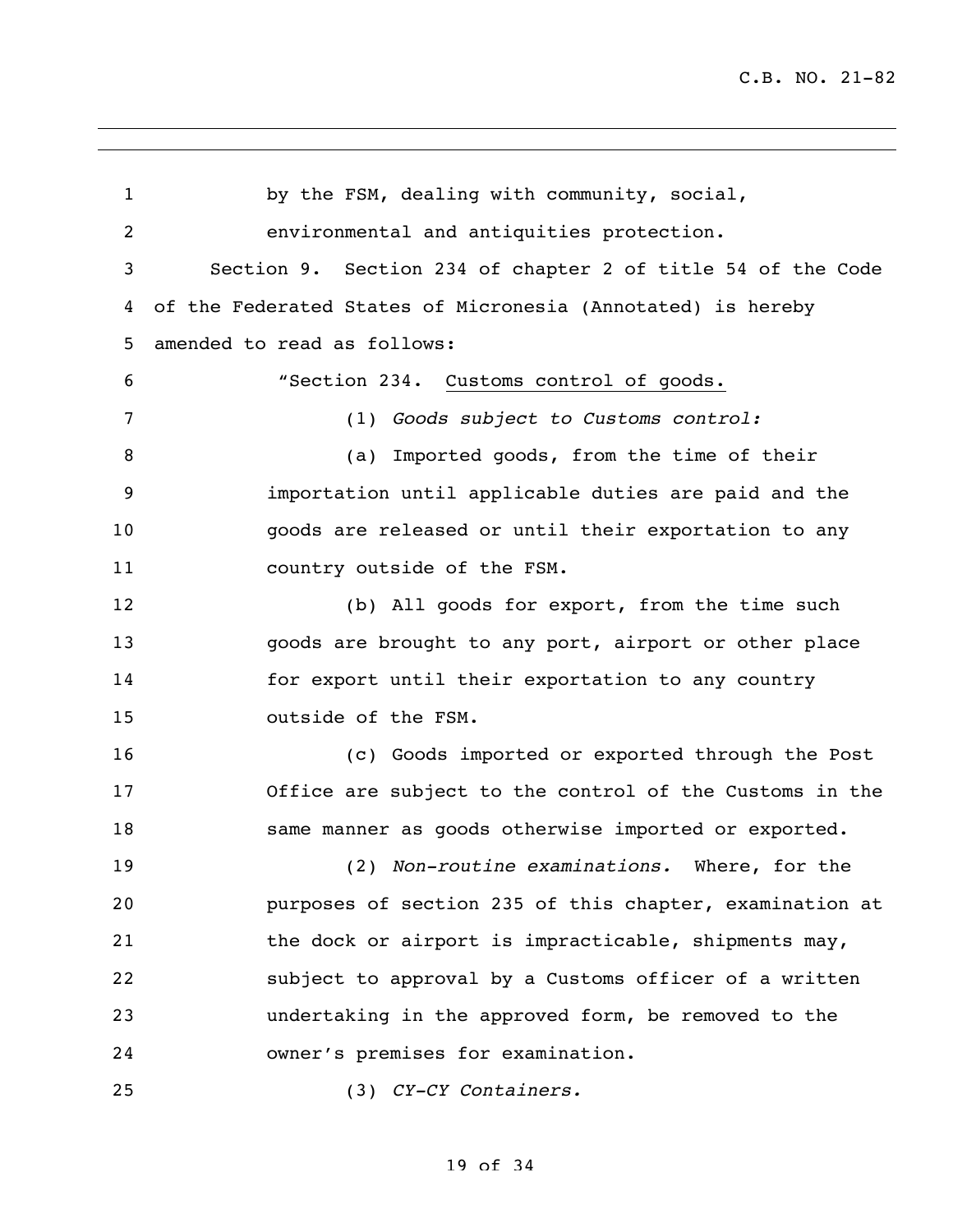(a) CY-CY container shipments or similar shipments may be delivered to a final destination other than the dock, upon the approval of a Customs officer. 4 (b) The consignee shall notify the [<del>Division of</del> **Customs** [ Authority of the delivery of the shipment and shall not open the container without the approval of a Customs officer. (c) Customs officers shall be given access to any CY-CY container or similar shipment at the owner's premises for the purposes of any section of this chapter. (4) *Removal of goods.* Goods removed from the dock or airport pursuant to subsections (2) and (3) of this section remain subject to Customs control until the examination has been undertaken and a Customs officer has authorized their release. (5) *National offense.* Any person who, otherwise than 18 by authority and in accordance with this chapter, moves, alters or interferes with goods subject to the control of Customs, is guilty of a National offense. (6) *Penalty.* A person convicted under this section shall be subject to a fine not exceeding \$5,000, or imprisonment of not more than five years, or both." Section 10. Section 235 of chapter 2 of title 54 of the Code of the Federated States of Micronesia (Annotated) is hereby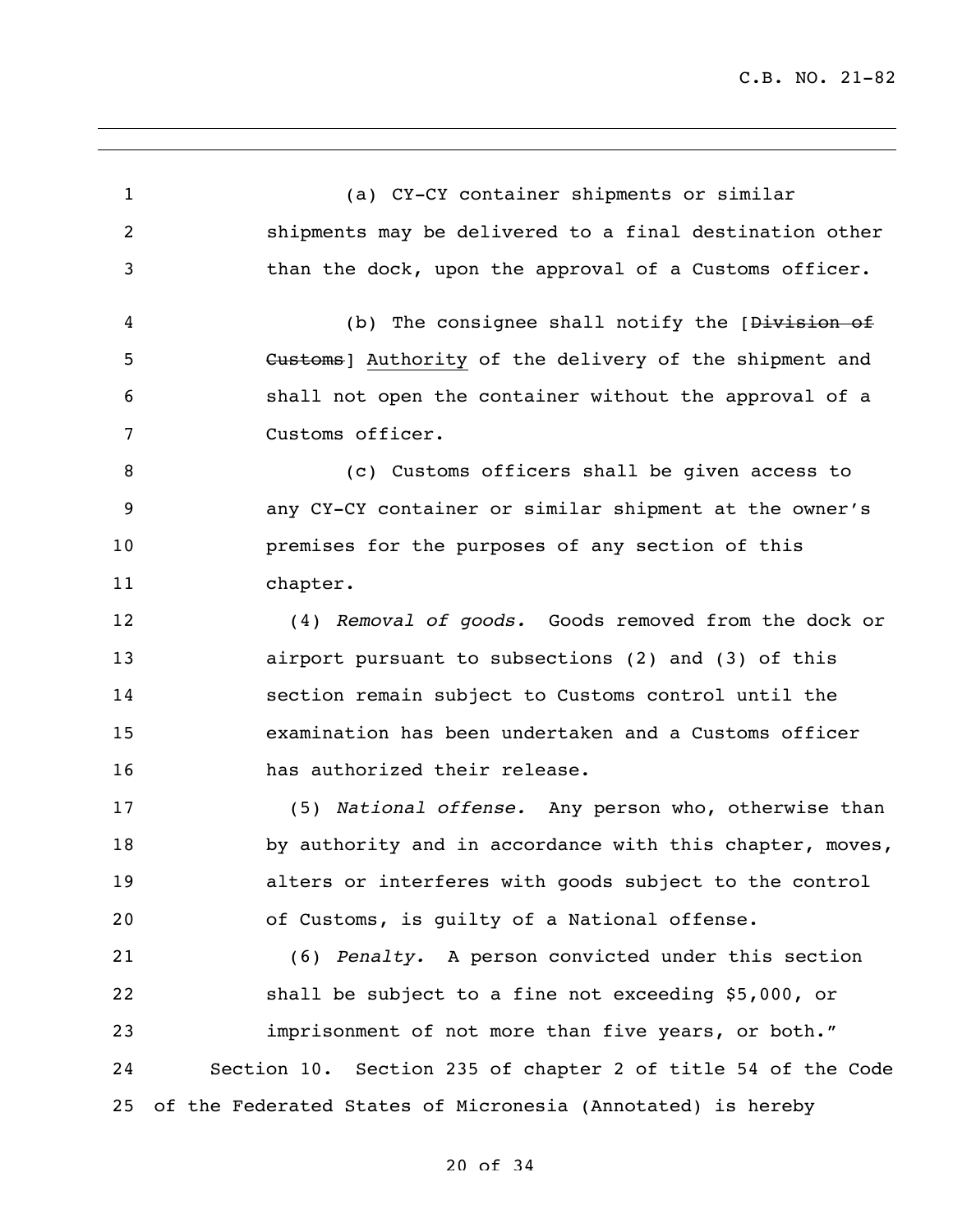amended to read as follows: "Section 235. Right of examination. A Customs officer shall have the right to examine all goods subject to Customs control. (1) *Examination of goods.* In carrying out the examination of goods: (a) Any Customs officer may open packages and examine, weigh, mark and seal any goods. 9 (b) Where $[\tau]$  shipment has been removed to the owner's premises for examination, Customs officers shall be granted access to the shipment for the purposes of this section. The expenses of the examination, including the cost of removal to the place of the examination, shall be borne by the owner. (2) *Search of residences, building and premises.* Any officer, with legally sufficient grounds to believe goods that may be forfeited pursuant to section 253 of 18 this chapter are present and, pursuant to a search warrant required by law, may enter any residence, building or premise to search for and seize such goods. (3) *Search of persons.* (a) Where a Customs officer on reasonable grounds believes a person who has just landed from or is about to board a vessel or aircraft has dutiable or prohibited goods on or about his or her person, the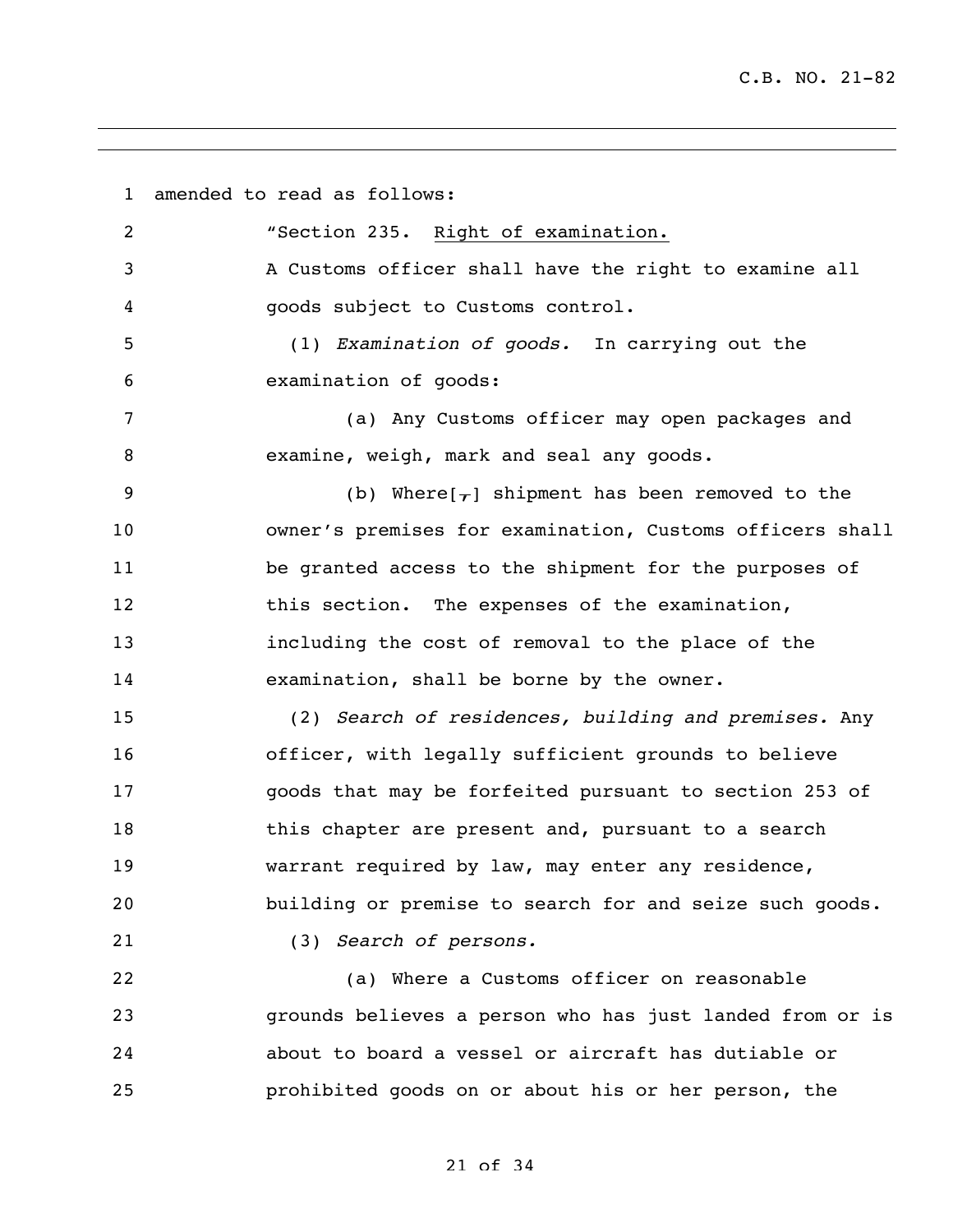officer may, subject to the following conditions, search and detain that person and may use reasonable force to carry out the search. (b) No search shall be undertaken unless another officer or person is present as a witness. (c) Searches shall be undertaken by an officer or person of the same gender unless there are reasonable grounds for believing the person being searched may resist the search or, despite diligent efforts to procure an officer or person of the same gender, no such person is available to undertake the search. (d) Body cavity searches shall be carried out by 13 a qualified medical officer. (4) The powers in this section are in addition to the powers in subchapter VII of chapter 8 of this title." Section 11. Section 238 of chapter 2 of title 54 of the Code of the Federated States of Micronesia (Annotated) is hereby amended to read as follows: 19 The "Section 238. Importation of goods. (1) *Arrival procedures.* On arrival of a vessel or an aircraft at any port in the FSM the master or pilot of such vessel or aircraft shall deliver to the Customs officer: (a) Copies of the manifest; and (b) All bills of lading and air waybills for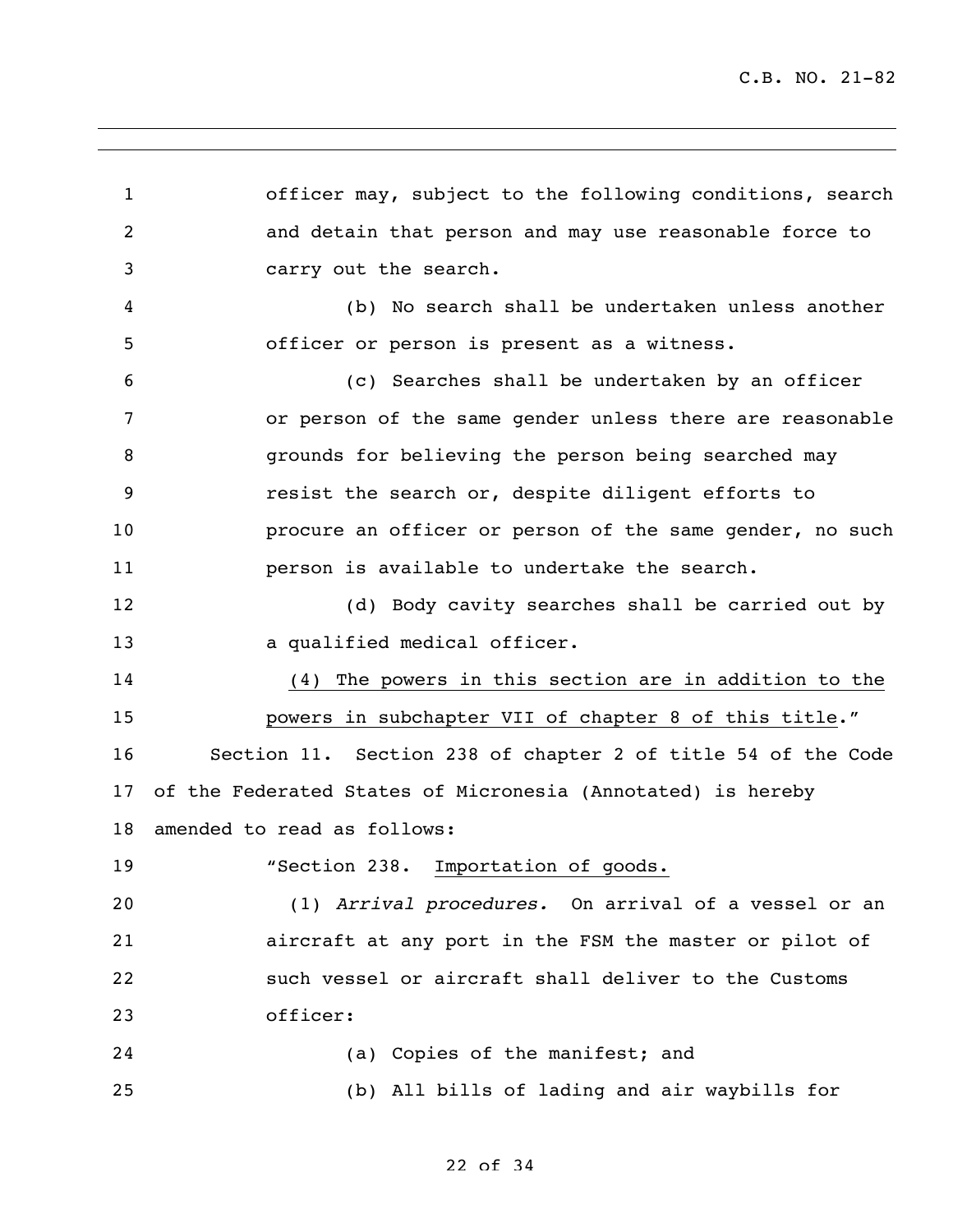cargo to be discharged at that particular port. (2) *Time limit for entry.* Each consignee of imported goods shall make entry of those goods at the local Customs office within 15 days after departure of the importing vessel or aircraft, exclusive of Sundays and FSM national holidays. To enter goods means to notify **19 I** [Customs officials] the CEO of the arrival of those goods and to comply with all Customs requirements in connection therewith. (3) *Verification of entry:* (a) Entry shall be verified by the presentation 12 to Customs by the consignee, or authorized agent of the consignee, of a completed and signed entry form together with a non-negotiable bill of lading or an air waybill and vendor's invoices for the imported goods. (b) The consignee shall answer any questions **relating to the goods and, upon request of a Customs**  officer, furnish any other documentation deemed necessary for: (i) a proper assessment of the duties on 21 the merchandise; 22 (ii) the proper collection of accurate statistics with respect to the merchandise being imported; and (iii) a determination of whether any other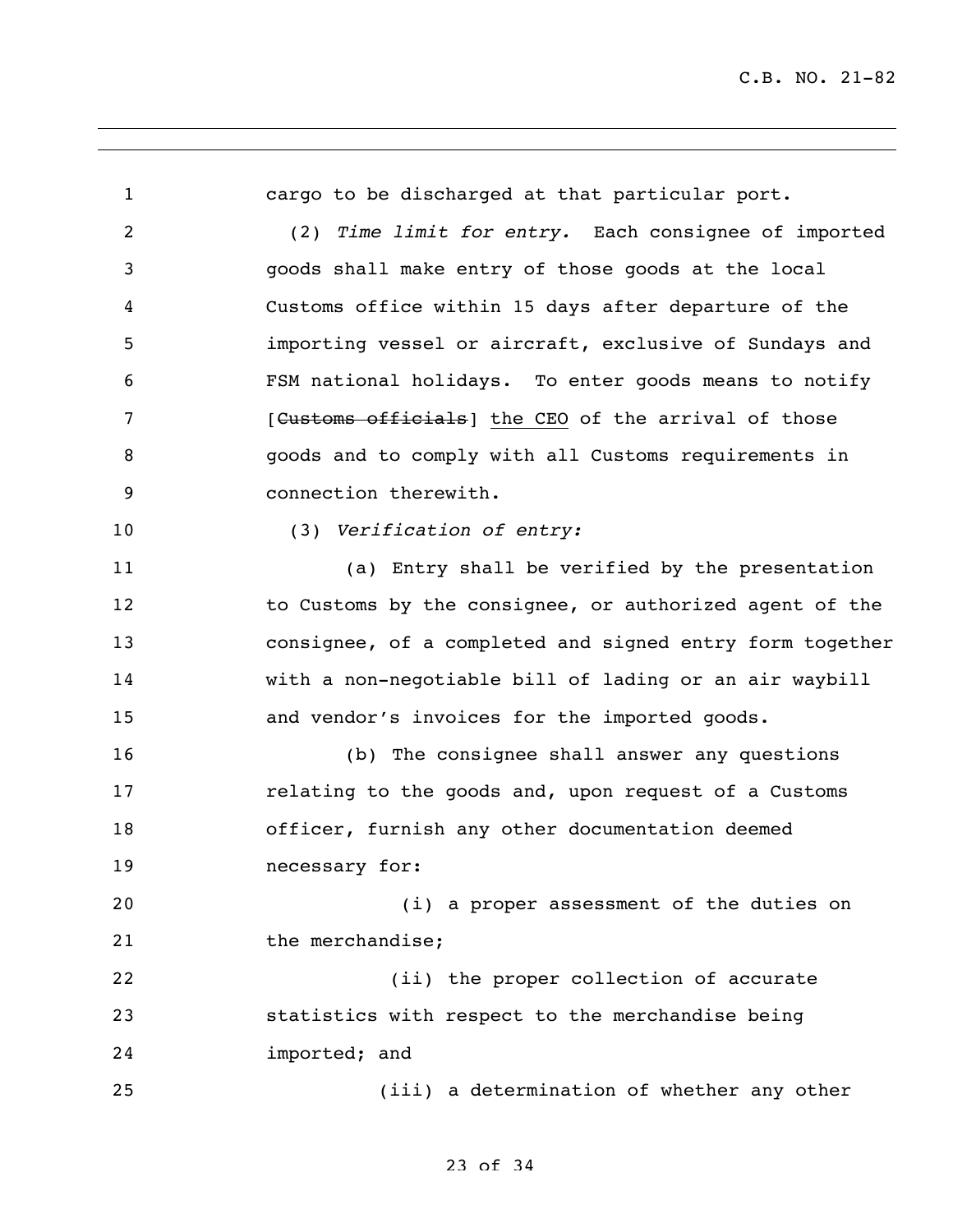applicable legal requirements have been met. (c) The approved entry form shall set forth such **facts** in regard to the importation as the [Secretary] CEO may require for the inspection, appraisement, payment of import taxes and for the collection of statistics. (4) *Releasing of goods.* Customs personnel shall, on satisfactory examination of the above documents, and payment of the correct duty, stamp and release the 10 imported goods. (5) *Personal Baggage.* Goods that are the personal baggage of passengers in a vessel or aircraft and are not taxable goods may be released without entry. (6) *Importation defined:* (a) Goods shall, except where otherwise expressly provided, be deemed to be imported into the FSM as soon as and in any manner, whether lawfully or unlawfully, they are brought or come within the territorial limits of the FSM from any country outside those limits. For purposes of this chapter, the territorial limits of the FSM include the territorial sea, as defined in chapter 1 of title 18 of this code. (b) Goods whose destination is outside the territorial limits of the FSM, including ship's stores and aircraft stores, shall not be deemed to be imported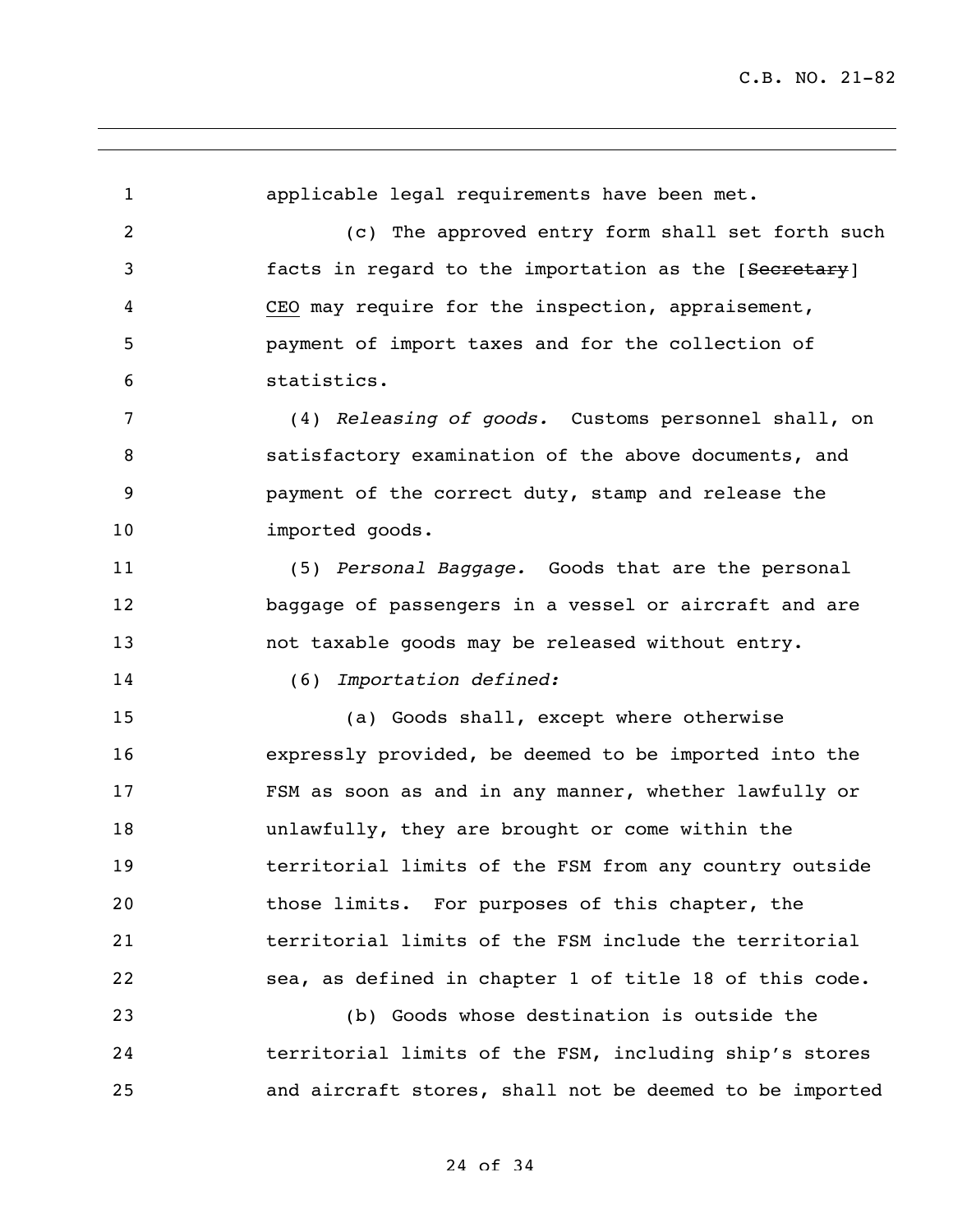unless, while they are within those limits, they are removed from the vessel or aircraft in which they arrived there. (c) Imported goods intended for use, sale, or other disposition within the territorial sea or internal waters of the FSM must first be brought to a port of call and cleared through Customs. (d) Vessels or aircraft entering into the territorial limits of the FSM solely in transit or for loading, unloading, transshipping, provisioning, 11 refueling, other resupply, equipping, maintenance, **12** repair, overhaul, and other like purposes shall not be deemed to be goods imported into the FSM unless such vessels or aircraft thereafter become based in the FSM. (7) *Import tax rate.* Dutiable goods shall be liable 16 16 to the duty rates at the time when the aircraft or vessel first arrives at a designated port of entry within the FSM. (8) *Clearing goods prior to arrival.* Each consignee of imported goods, may, provided he or she has the required documentation, clear those goods prior to arrival of the vessel or aircraft. This does not waive or limit the authority of Customs to examine those goods on arrival. (9) *Exempt goods.* All tax exempt goods shall be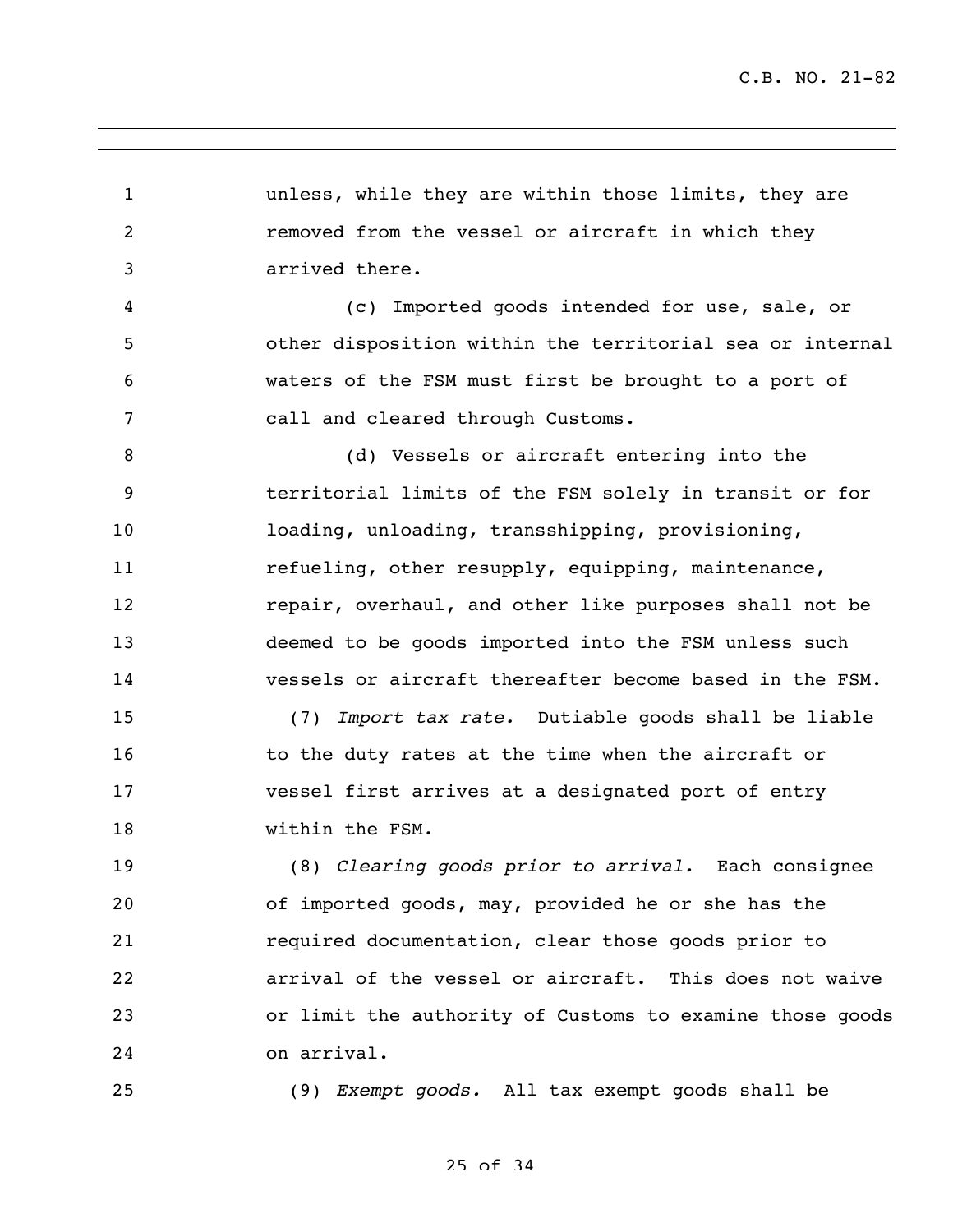| 1  | identified and cleared on the official clearance form.       |
|----|--------------------------------------------------------------|
| 2  | (10) Abandoned goods:                                        |
| 3  | (a) Goods remaining unentered three months after             |
| 4  | the departure of the importing vessel or aircraft shall      |
| 5  | be treated as goods abandoned to the National Government     |
| 6  | and may be sold by public auction, destroyed, or             |
| 7  | otherwise disposed of as the CEO may direct.                 |
| 8  | (b) Proceeds of such sale shall be [deposited in             |
| 9  | the General Fund and   used first to pay expenses of         |
| 10 | sale, duties, storage charges, and any lien for freight      |
| 11 | changes, in said order. Surplus proceeds may be paid to      |
| 12 | the owner upon proof of his or her interest therein."        |
| 13 | Section 12. Section 242 of chapter 2 of title 54 of the Code |
| 14 | of the Federated States of Micronesia (Annotated) is hereby  |
| 15 | amended to read as follows:                                  |
| 16 | "Section 242. Boarding and searching vessels and             |
| 17 | aircraft on arrival.                                         |
| 18 | (1) Boarding, searching, and answering questions.<br>A       |
| 19 | Customs officer may:                                         |
| 20 | (a) board any vessel or aircraft on its arrival              |
| 21 | in the FSM. The hoisting or displaying of a foreign          |
| 22 | flag will be taken as consent to board;                      |
| 23 | (b) search any vessel or aircraft on arrival in              |
| 24 | the FSM;                                                     |
| 25 | (c) require all persons found on the vessel or               |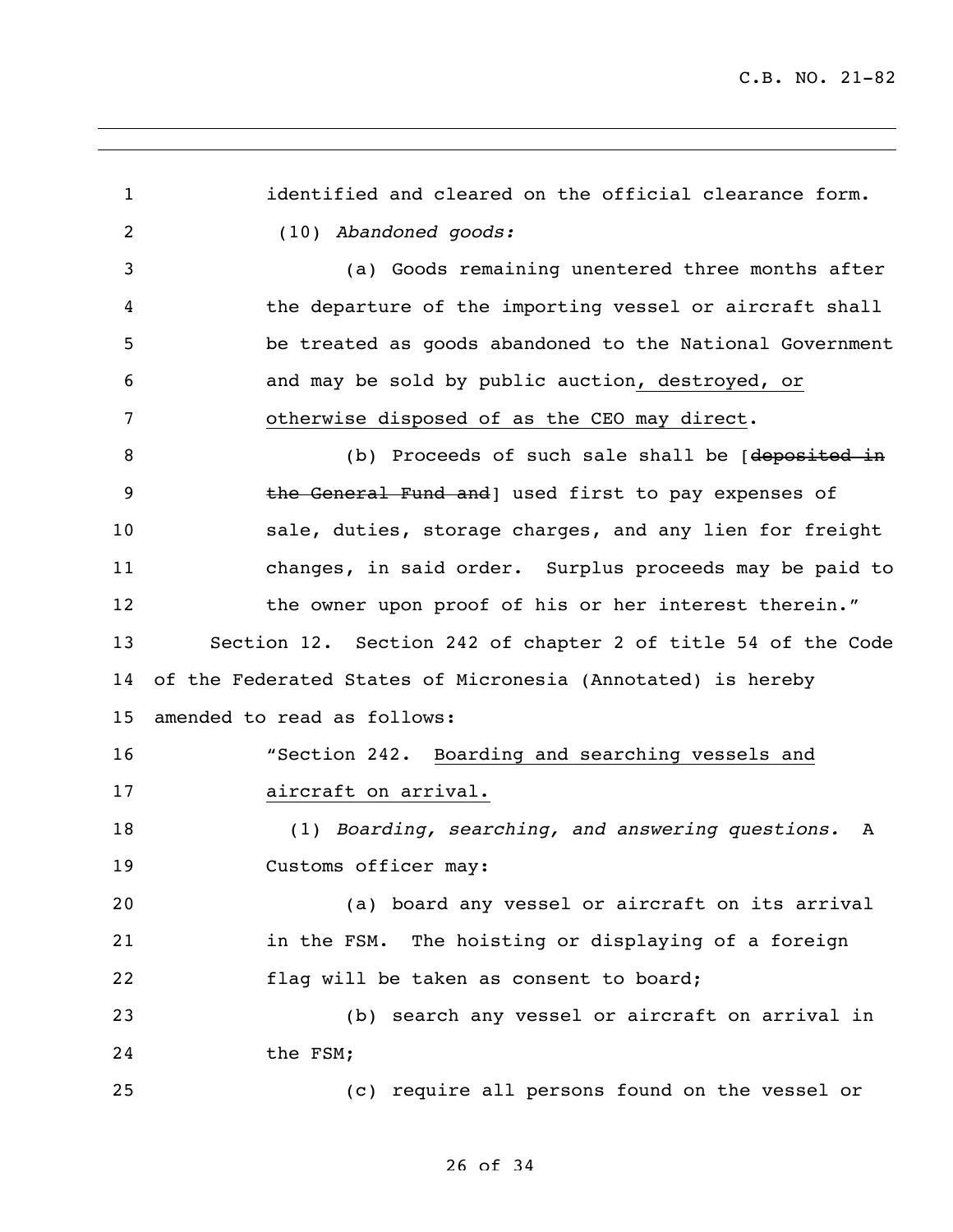aircraft to answer questions, and produce documents in relation to: (i) the vessel or aircraft, its voyage or flight, and its cargo, stores, crew and passengers; or (ii) the presence of those persons on the vessel or aircraft. (2) *Arming of officers.* 8 (a) Where the [<del>Commissioner</del>] CEO has reasonable cause to believe any person on board any vessel or **aircraft bears firearms, the [Commissioner**] CEO is authorized to direct that the officers boarding the vessel or aircraft be armed. (b) All occasions when Customs officers are armed while boarding shall be reported to the FSM **15** [Office of the Attorney General] Department of Justice." Section 13. Section 249 of chapter 2 of title 54 of the Code of the Federated States of Micronesia (Annotated) is hereby amended to read as follows: "Section 249. Report of cargo. (1) The master, owner or pilot of a vessel or aircraft arriving from a place outside the FSM is guilty of a National offense if that person willfully fails: (a) to report, within one day after the arrival at a port or airport, the vessel or aircraft and her 25 cargo by delivering to [Customs] the Authority an inward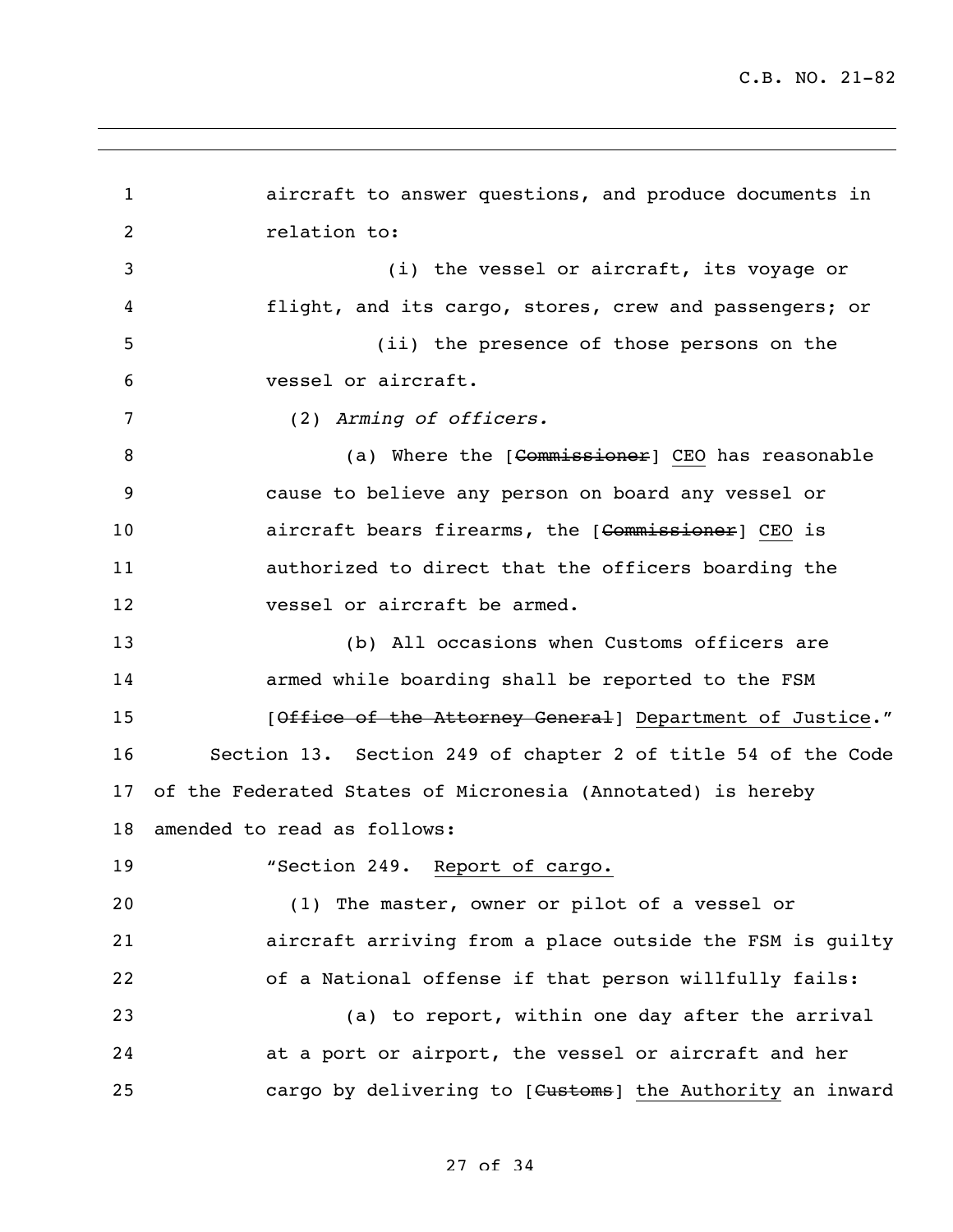manifest, in duplicate, of goods for the port or airport; (b) to answer questions relating to the vessel or aircraft and her cargo, crew, passengers, stores and voyage; or (c) to produce documents relating to the vessel or aircraft and her cargo. (2) *Penalty.* A person convicted under this section shall be subject to a fine not exceeding \$5,000, or imprisonment of not more than five years, or both." Section 14. Section 250 of chapter 2 of title 54 of the Code of the Federated States of Micronesia (Annotated) is hereby amended to read as follows: "Section 250. Report of wrecked vessel or aircraft. (1) When any vessel from outside the FSM is lost or wrecked upon the coast, the master or owner shall without unreasonable delay make report of the vessel and her cargo to the Customs office nearest to the place where the vessel was lost or wrecked. (2) When any aircraft arriving from outside the FSM is lost or wrecked at any place within the FSM, the pilot or owner shall, without unreasonable delay, make report of the aircraft and cargo to the Customs office nearest to the place where the aircraft was lost and wrecked.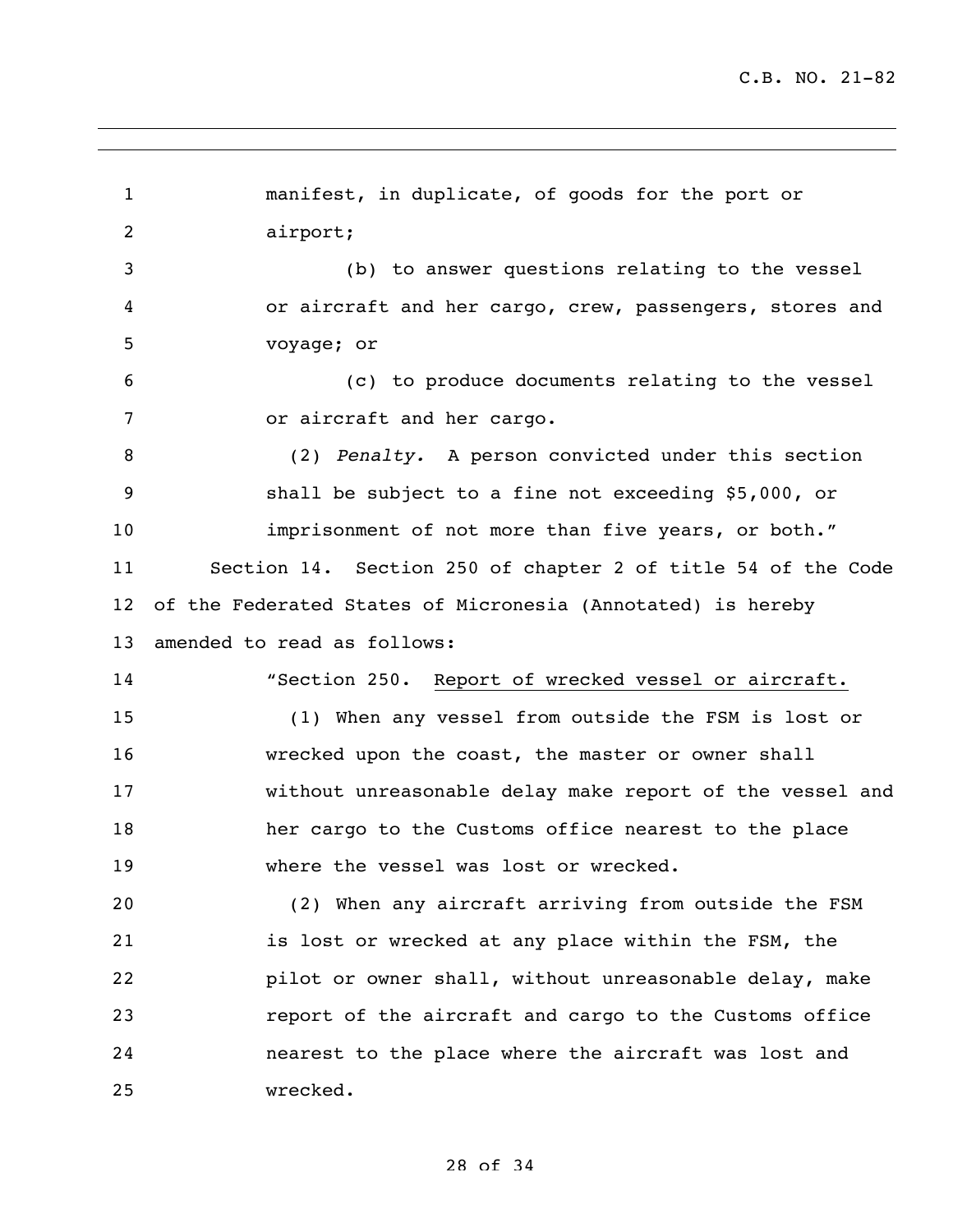C.B. NO. 21-82

 (3) Any master or owner of a vessel lost or wrecked, or pilot or owner of an aircraft lost or wrecked, who **fails to report such loss or wreck** [<del>to Customs</del>] as required by this section is guilty of a National offense. (4) *Penalty.* A person convicted under this section shall be subject to a fine not exceeding \$1,000, or imprisonment of not more than one year, or both." Section 15. Section 253 of chapter 2 of title 54 of the Code of the Federated States of Micronesia (Annotated) is hereby amended to read as follows: **"Section 253. Forfeited goods.**  The following goods may be forfeited to the FSM Government: (1) All goods which are unlawfully imported, exported, or carried; (2) All goods found on any vessel or aircraft after arrival in any port or airport which are not specified or referred to in the inward manifest and are not baggage belonging to crew or passengers and have not been satisfactorily accounted for; (3) All goods subject to the control of Customs that are moved, altered or interfered with in violation of 24 the provisions of this chapter; (4) All goods which are, as specified by statute or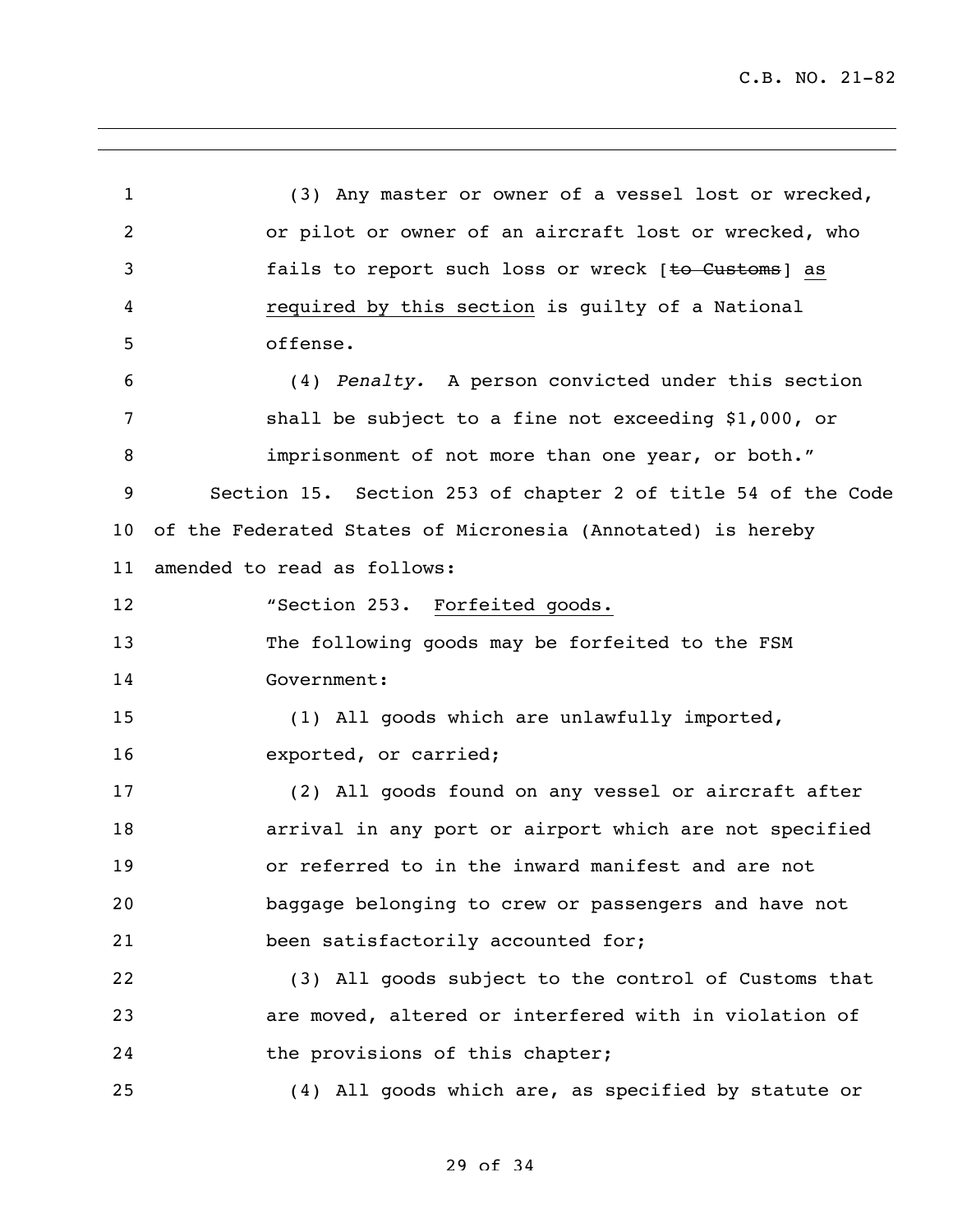as directed by a Customs officer, to be moved or dealt with in any way and which are not moved or dealt with in any way and which are not moved or dealt with accordingly; (5) Any vehicle or animal used in smuggling or in the unlawful importation, exportation, or conveyance of any goods; (6) All goods, except a passenger's baggage, found on any vessel or aircraft after clearance and not specified 10 or referred to in the outward [manifested] manifest and not accounted for to the satisfaction of the 12 [Commissioner] CEO; (7) All dutiable goods concealed in any manner; (8) Any package in which there are concealed goods: (a) not included in the clearance documents; or 16 (b) so packed as to deceive the officer. (9) All dutiable goods found in the possessions or in 18 the baggage of any person who has got out of, landed from or gone on board any vessel or aircraft and who has denied that he or she has any dutiable goods in his or her possession, or who when questioned by a Customs officer has not fully disclosed that such goods are in his or her possession or baggage; 24 [(11)] (10) Any stolen or counterfeit goods." Section 16. Section 254 of chapter 2 of title 54 of the Code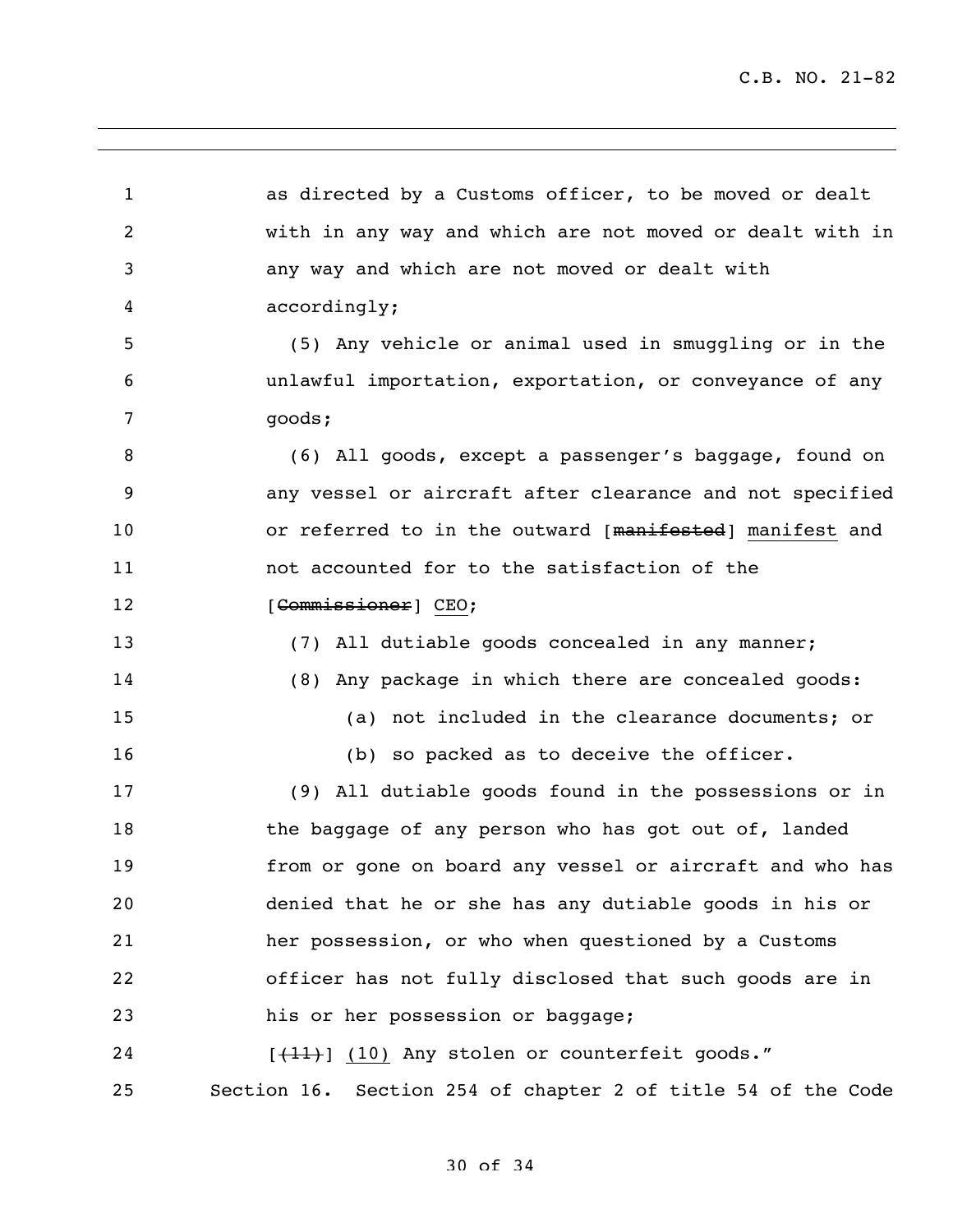of the Federated States of Micronesia (Annotated) is hereby amended to read as follows: "Section 254. Seizure of goods. (1) A Customs officer or officer of the FSM National Police may seize any forfeited goods or any goods that the officer believes on reasonable grounds are forfeited goods. (2) The power to seize goods under subsection (1) of this section may, without limiting the power of that subsection, be exercised at sea or in any other waters. (3) All seized goods shall be taken to the nearest National Government warehouse or to such other place of **SECULARE:** IS SECULTIVE AS the [Commissioner] CEO directs. (4) All seized goods must be endorsed on an appropriate receipt. 16 (5) If the [Commissioner] CEO determines that any goods are of a perishable nature or are live animals, 18 such goods may be sold by the [Commissioner] CEO without delay." Section 17. Section 256 of chapter 2 of title 54 of the Code of the Federated States of Micronesia (Annotated) is hereby amended to read as follows: "Section 256. Return of seized goods on security. 24 The [Secretary] CEO may authorize any vessel, aircraft or goods seized, other than controlled substances or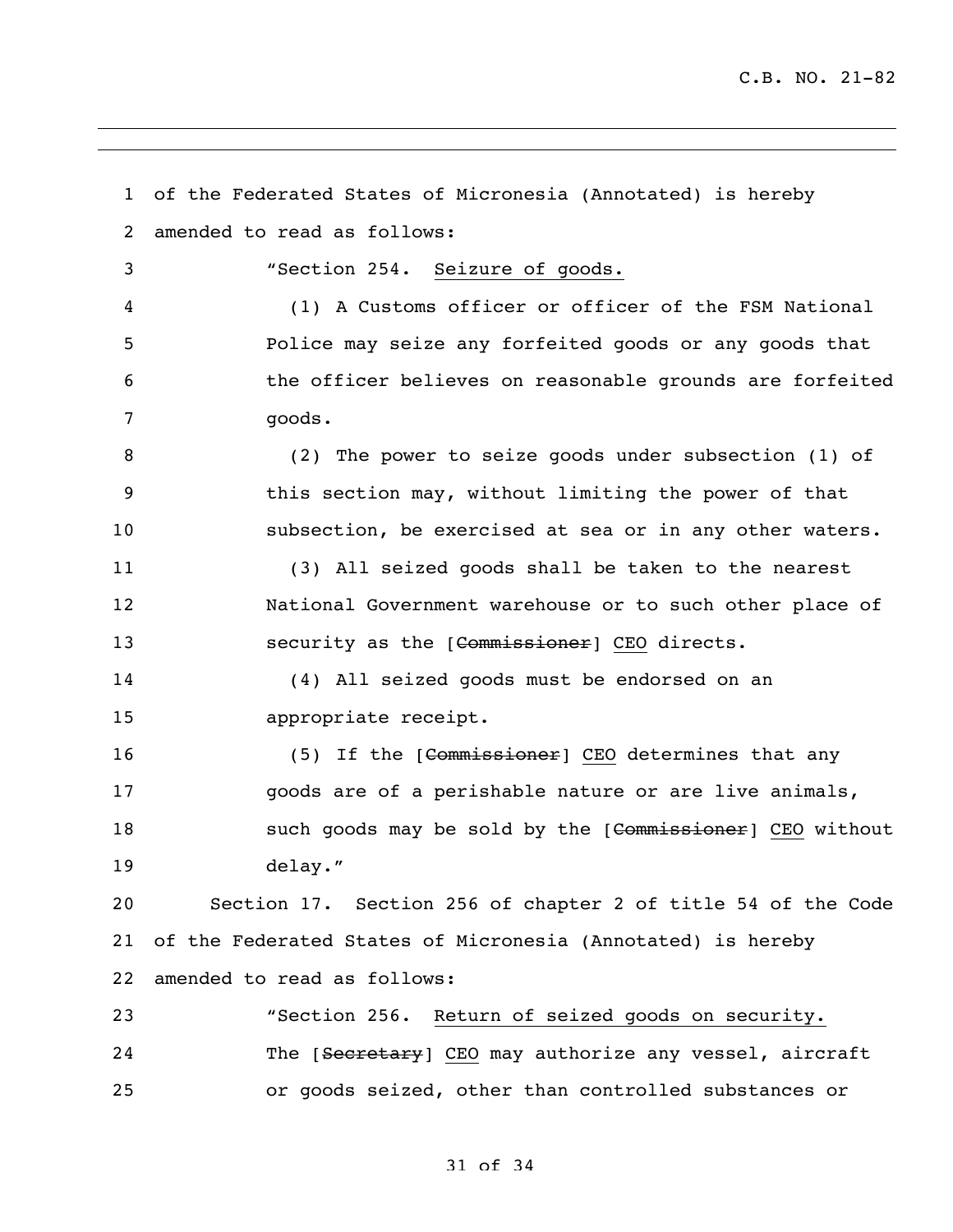narcotic drugs, to be delivered to the owner or agent upon production of adequate security." Section 18. Section 258 of chapter 2 of title 54 of the Code of the Federated States of Micronesia (Annotated) is hereby amended to read as follows: "Section 258. Disposal of forfeited goods, aircraft, and vessels. All forfeited goods, aircraft, and vessels shall become the property of the National Government and shall be sold, destroyed, or otherwise disposed of as the 11 [Secretary or Commissioner] CEO may direct." Section 19. Section 267 of chapter 2 of title 54 of the Code of the Federated States of Micronesia (Annotated) is hereby amended to read as follows: 15 "Section 267. Regulations. 16 (1) The Secretary [<del>of Finance may adopt, amend or</del> **rescind**] shall, subject to the approval of the **President, prescribe such regulations necessary for the Examinial Exercise Enforcement** of this chapter, and such regulations shall have the force and effect of law if 21 they are not in conflict with the express provisions of this chapter or other laws of the FSM. (2) Such regulations shall be promulgated pursuant to chapter 1 of title 17 of this code." Section 20. Section 269 of chapter 2 of title 54 of the Code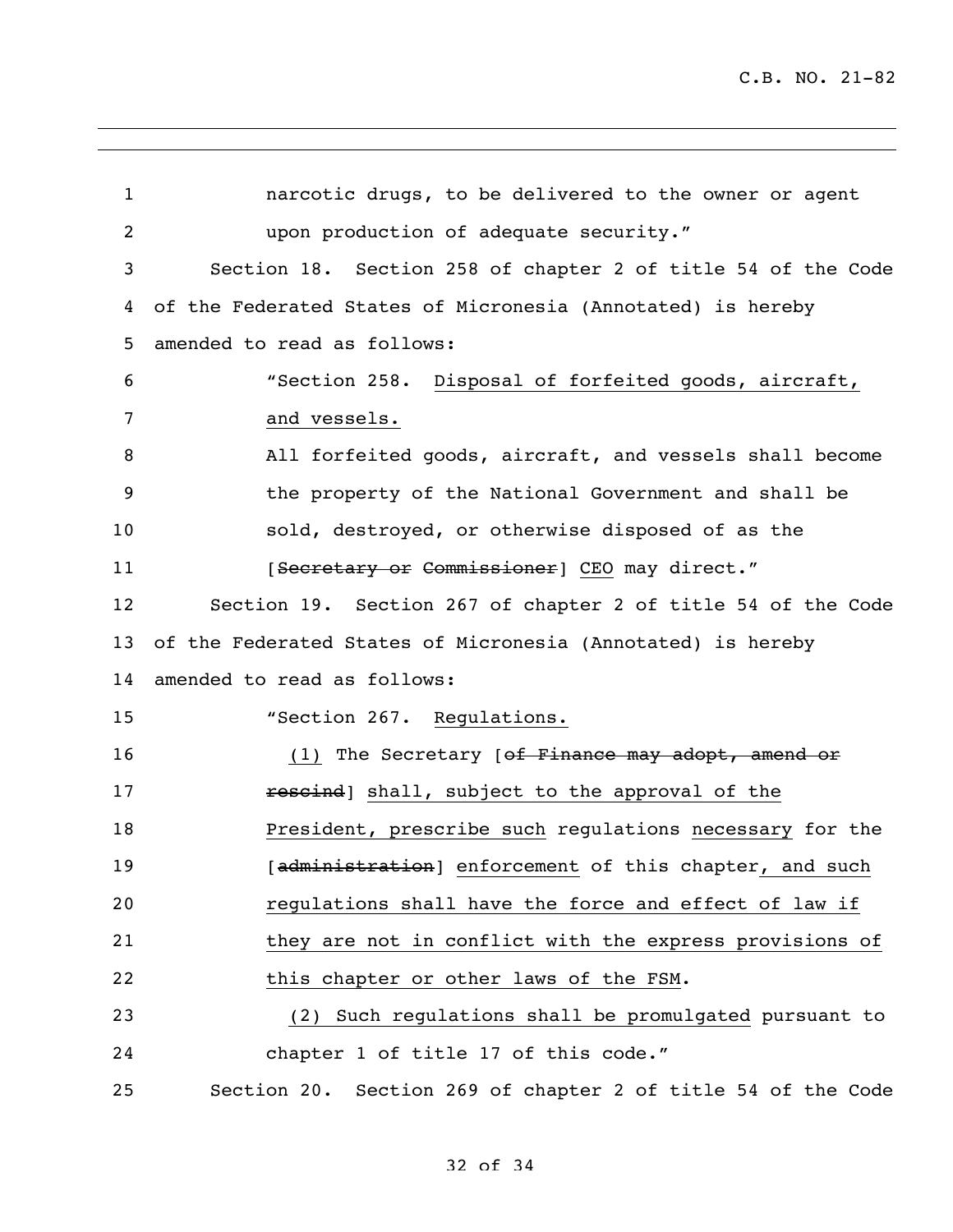C.B. NO. 21-82

 of the Federated States of Micronesia (Annotated) is hereby amended to read as follows: "Section 269. Implementation. (1) To give effect to the provisions of this chapter 5 the [Secretary] CEO is authorized to: (a) draw up and implement procedures and guidelines; (b) distribute such procedures and guidelines to interested parties; (c) appoint appraisers in each of the States to 11 examine invoices presented to Customs[-]; (d) introduce the Harmonized Commodity Description and Coding System (HS) and its subsequent revisions. 15 (2) The [Division of Customs] Authority is authorized 16 to become a member of and to send representatives to 17 meetings of  $[+]$ : (a) organizations that foster cooperation between Pacific Island Nations Customs Divisions; (b) organizations that will increase the expertise and efficiency of the Customs Division." Section 21. Title 54 of the Code of the Federated States of Micronesia (Annotated) is hereby amended by enacting a new section 271 to subchapter III of chapter 2 to read as follows: "Section 271. Commencement of administration.